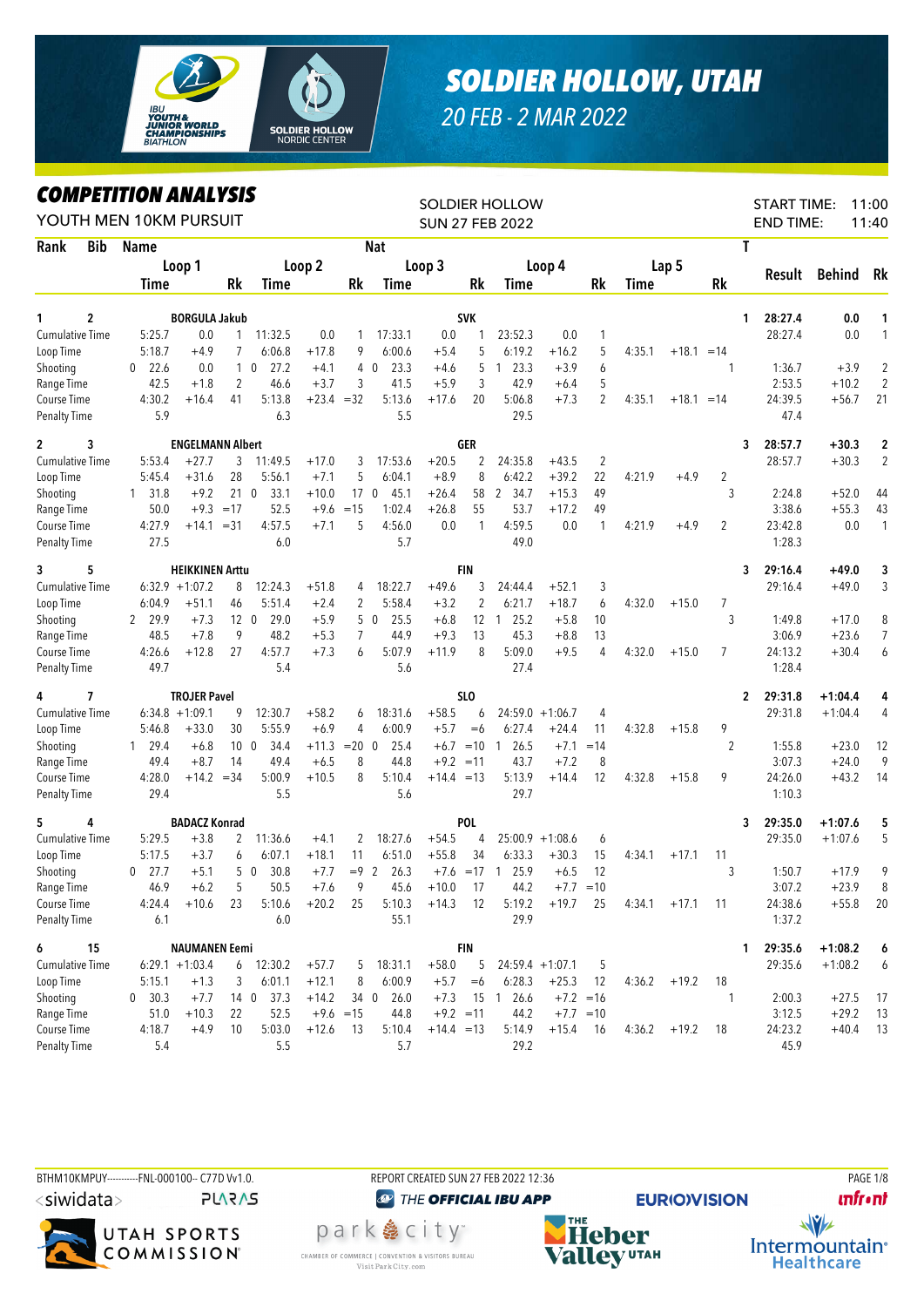| Bib<br>Rank                         | <b>Name</b>                    |                                            |                                          |                    | <b>Nat</b>                  |                               |                     |                                  |                        |                     |        |              | T            |                  |                    |                |
|-------------------------------------|--------------------------------|--------------------------------------------|------------------------------------------|--------------------|-----------------------------|-------------------------------|---------------------|----------------------------------|------------------------|---------------------|--------|--------------|--------------|------------------|--------------------|----------------|
|                                     | Loop 1                         |                                            | Loop 2                                   |                    |                             | Loop 3                        |                     |                                  | Loop 4                 |                     |        | Lap 5        |              | Result           | <b>Behind</b>      | Rk             |
|                                     | Time                           | Rk                                         | <b>Time</b>                              | Rk                 | Time                        |                               | Rk                  | Time                             |                        | Rk                  | Time   |              | Rk           |                  |                    |                |
| 10<br>7                             | <b>FREY Isak</b>               |                                            |                                          |                    |                             |                               | <b>NOR</b>          |                                  |                        |                     |        |              | 4            | 30:08.5          | $+1:41.1$          | 7              |
| Cumulative Time                     | $6:37.3 +1:11.6$               | 10                                         | $12:49.4 +1:16.9$                        | 8                  |                             | $18:49.1 + 1:16.0$            | 7                   | 25:33.5                          | $+1:41.2$              | 7                   |        |              |              | 30:08.5          | $+1:41.1$          | $\overline{7}$ |
| Loop Time                           | 5:40.3<br>31.7                 | 22<br>$+26.5$<br>201<br>$+9.1$             | 6:12.1<br>$+23.1$<br>30.8                | 14<br>$+7.7$       | 5:59.7<br>27.0<br>$= 9 \ 0$ | $+4.5$<br>$+8.3$              | 4<br>23             | 6:44.4<br>2 25.6                 | $+41.4$<br>$+6.2$      | 24<br>11            | 4:35.0 | $+18.0$      | 13<br>4      | 1:55.3           | $+22.5$            | 10             |
| Shooting<br>Range Time              | $\mathbf{1}$<br>50.0           | $+9.3$<br>$=17$                            | 50.6                                     | $+7.7$<br>$=10$    | 44.4                        | $+8.8$                        | 10                  | 44.9                             | $+8.4$                 | 12                  |        |              |              | 3:09.9           | $+26.6$            | 11             |
| Course Time                         | 4:23.3                         | $+9.5$<br>21                               | 4:53.8                                   | $+3.4$<br>3        | 5:10.1                      | $+14.1$                       | 11                  | 5:09.4                           | $+9.9$                 | 6                   | 4:35.0 | $+18.0$      | 13           | 24:11.6          | $+28.8$            | 5              |
| <b>Penalty Time</b>                 | 26.9                           |                                            | 27.6                                     |                    | 5.1                         |                               |                     | 50.1                             |                        |                     |        |              |              | 1:49.9           |                    |                |
| 18<br>8                             |                                | <b>PIRCHER Christoph</b>                   |                                          |                    |                             |                               | <b>ITA</b>          |                                  |                        |                     |        |              | $\mathbf{2}$ | 30:13.5          | $+1:46.1$          | 8              |
| <b>Cumulative Time</b>              | $7:09.0 +1:43.3$               | 15                                         | $13:10.0 + 1:37.5$                       | 12                 | 19:35.0                     | $+2:01.9$                     | 10                  | $25:38.0 + 1:45.7$               |                        | 8                   |        |              |              | 30:13.5          | $+1:46.1$          | 8              |
| Loop Time                           | 5:41.0                         | 25<br>$+27.2$<br>$+8.4$<br>15 <sub>0</sub> | 6:01.0<br>$+12.0$<br>31.2<br>$+8.1$      | 7                  | 6:25.0<br>24.8<br>-1        | $+29.8$                       | 13<br>9             | 6:03.0<br>22.5<br>$\mathbf 0$    | 0.0<br>$+3.1$          | 1<br>$\overline{2}$ | 4:35.5 | $+18.5$      | $=16$<br>2   | 1:49.7           | $+16.9$            | 7              |
| Shooting<br>Range Time              | 31.0<br>$\mathbf{1}$<br>50.3   | 20<br>$+9.6$                               | 51.7                                     | 11<br>$+8.8$<br>12 | 44.3                        | $+6.1$<br>$+8.7$              | 9                   | 42.6                             | $+6.1$                 | 4                   |        |              |              | 3:08.9           | $+25.6$            | 10             |
| Course Time                         | 4:23.2                         | 20<br>$+9.4$                               | 5:04.3<br>$+13.9$                        | 15                 | 5:12.9                      | $+16.9 = 16$                  |                     | 5:15.0                           | $+15.5$                | $=17$               | 4:35.5 | $+18.5 = 16$ |              | 24:30.9          | $+48.1$            | 17             |
| <b>Penalty Time</b>                 | 27.5                           |                                            | 5.0                                      |                    | 27.7                        |                               |                     | 5.3                              |                        |                     |        |              |              | 1:05.6           |                    |                |
| 9<br>9                              |                                | <b>MUELLAUER Fabian</b>                    |                                          |                    |                             |                               | AUT                 |                                  |                        |                     |        |              | 3            | 30:23.9          | $+1:56.5$          | 9              |
| <b>Cumulative Time</b>              | 6:16.3                         | $+50.6$<br>4                               | $12:48.2 + 1:15.7$                       | 7                  | 19:18.8                     | $+1:45.7$                     | 8                   | 25:52.6                          | $+2:00.3$              | 9                   |        |              |              | 30:23.9          | $+1:56.5$          | 9              |
| Loop Time                           | 5:21.3                         | 9<br>$+7.5$<br>$+9.5 = 22 \quad 1$         | 6:31.9<br>$+42.9$                        | 28<br>48           | 6:30.6                      | $+35.4$                       | 17<br>37            | 6:33.8                           | $+30.8$                | 16                  | 4:31.3 | $+14.3$      | 6            |                  |                    |                |
| Shooting<br>Range Time              | 32.1<br>0<br>50.0              | $+9.3$<br>$=17$                            | 40.8<br>$+17.7$<br>59.7<br>$+16.8$       | $=42$              | 30.5<br>-1<br>48.9          | $+11.8$<br>$+13.3$            | 28                  | 31.2<br>$\overline{1}$<br>49.4   | $+11.8$<br>$+12.9$     | 40<br>28            |        |              | 3            | 2:14.7<br>3:28.0 | $+41.9$<br>$+44.7$ | 37<br>26       |
| Course Time                         | 4:25.9                         | $+12.1$<br>24                              | 5:02.6<br>$+12.2$                        | 11                 | 5:11.9                      | $+15.9$                       | 15                  | 5:14.8                           | $+15.3$                | 15                  | 4:31.3 | $+14.3$      | 6            | 24:26.5          | $+43.7$            | 16             |
| <b>Penalty Time</b>                 | 5.4                            |                                            | 29.5                                     |                    | 29.7                        |                               |                     | 29.6                             |                        |                     |        |              |              | 1:34.4           |                    |                |
| 23<br>10                            |                                | <b>BARALE Marco</b>                        |                                          |                    |                             |                               | <b>ITA</b>          |                                  |                        |                     |        |              | 3            | 30:36.6          | $+2:09.2$          | 10             |
| <b>Cumulative Time</b>              | $7:20.6 + 1:54.9$              | 21                                         | $13:09.6 + 1:37.1$                       | 11                 |                             | $19:38.3 + 2:05.2$            | 12                  | $26:04.4 + 2:12.1$               |                        | 11                  |        |              |              | 30:36.6          | $+2:09.2$          | 10             |
| Loop Time                           | 5:39.6<br>1, 35.6              | 20<br>$+25.8$<br>$=39$ 0<br>$+13.0$        | 5:49.0<br>$+13.7$<br>36.8                | 0.0<br>1<br>$=30$  | 6:28.7<br>28.6<br>-1        | $+33.5$<br>+9.9               | 14<br>$=27$         | 6:26.1<br>26.2<br>$\overline{1}$ | $+23.1$<br>$+6.8$      | 8<br>13             | 4:32.2 | $+15.2$      | 8<br>3       | 2:07.3           | $+34.5$            | 26             |
| Shooting<br>Range Time              | 52.8                           | $+12.1$<br>31                              | 53.0<br>$+10.1$                          | 18                 | 47.9                        | $+12.3$                       | 24                  | 46.0                             | $+9.5$                 | $=16$               |        |              |              | 3:19.7           | $+36.4$            | 19             |
| Course Time                         | 4:19.2                         | $+5.4$<br>11                               | 4:50.4                                   | 0.0<br>1           | 5:12.9                      | $+16.9 = 16$                  |                     | 5:11.0                           | $+11.5$                | 8                   | 4:32.2 | $+15.2$      | 8            | 24:05.7          | $+22.9$            | $\overline{2}$ |
| <b>Penalty Time</b>                 | 27.5                           |                                            | 5.5                                      |                    | 27.8                        |                               |                     | 29.0                             |                        |                     |        |              |              | 1:30.0           |                    |                |
| 14<br>11                            |                                | <b>KASKEL Fabian</b>                       |                                          |                    |                             |                               | GER                 |                                  |                        |                     |        |              | 4            | 30:42.1          | $+2:14.7$          | 11             |
| <b>Cumulative Time</b>              | $7:10.8 + 1:45.1$              | 16                                         | $13:36.7 + 2:04.2$                       | 19                 |                             | $19:31.9 +1:58.8$             | 9                   | $26:03.6 + 2:11.3$               |                        | 10                  |        |              |              | 30:42.1          | $+2:14.7$          | 11             |
| Loop Time<br>Shooting               | 5:56.8<br>30.2<br>$\mathbf{2}$ | 39<br>$+43.0$<br>$13-1$<br>$+7.6$          | 6:25.9<br>$+36.9$<br>36.2<br>$+13.1$     | 23<br>$= 26 \ 0$   | 5:55.2<br>26.5              | 0.0<br>$+7.8$                 | 1<br>20             | 6:31.7<br>26.6<br>1              | $+28.7$<br>$+7.2$      | 14<br>$=16$         | 4:38.5 | $+21.5$      | 22<br>4      | 1:59.7           | $+26.9$            | 16             |
| Range Time                          | 49.9                           | $+9.2$<br>16                               | 56.4<br>$+13.5$                          | 33                 | 45.3                        | $+9.7$                        | 15                  | 47.1                             | $+10.6$                | 21                  |        |              |              | 3:18.7           | $+35.4$            | 17             |
| Course Time                         | 4:16.4                         | $+2.6$<br>6                                | 5:01.5<br>$+11.1$                        | 9                  | 5:04.4                      | $+8.4$                        | 4                   | 5:14.5                           | $+15.0$                | 14                  | 4:38.5 | $+21.5$      | 22           | 24:15.3          | $+32.5$            | 10             |
| <b>Penalty Time</b>                 | 50.5                           |                                            | 27.9                                     |                    | 5.4                         |                               |                     | 30.1                             |                        |                     |        |              |              | 1:54.1           |                    |                |
| 11<br>12                            |                                | <b>VASILEV Konstantin</b>                  |                                          |                    |                             |                               | <b>BUL</b>          |                                  |                        |                     |        |              | 3            | 30:44.0          | $+2:16.6$          | 12             |
| Cumulative Time                     | $6:56.4 +1:30.7$               | 13                                         | $13:29.9 + 1:57.4$                       | 15                 |                             | $19:58.7 + 2:25.6$            | 16                  | $26:08.9 + 2:16.6$               |                        | 12                  |        |              |              | 30:44.0          | $+2:16.6$          | 12             |
| Loop Time<br>Shooting               | 5:52.4<br>$1 \quad 33.5$       | $+38.6$<br>34<br>$+10.9$<br>30 1           | 6:33.5<br>$+44.5$<br>34.1<br>$+11.0$     | 29                 | 6:28.8<br>19 1<br>28.5      | $+33.6$<br>$+9.8$             | 15                  | 6:10.2<br>26 0 29.9              | $+7.2$<br>$+10.5$      | 2<br>35             | 4:35.1 | $+18.1 = 14$ | 3            | 2:06.2           | $+33.4$            | 25             |
| Range Time                          | 55.3                           | $+14.6$<br>40                              | 54.0<br>$+11.1$                          | 25                 | 49.9                        | $+14.3$                       | 33                  | 50.4                             | $+13.9 = 32$           |                     |        |              |              | 3:29.6           | $+46.3$            | 32             |
| Course Time                         | 4:27.9                         | $+14.1 = 31$                               | 5:07.7<br>$+17.3$                        | 21                 | 5:08.1                      | $+12.1$                       | 10                  | 5:13.2                           | $+13.7$                | 10                  | 4:35.1 | $+18.1 = 14$ |              | 24:32.0          | $+49.2$            | 18             |
| <b>Penalty Time</b>                 | 29.2                           |                                            | 31.7                                     |                    | 30.7                        |                               |                     | 6.6                              |                        |                     |        |              |              | 1:38.3           |                    |                |
| 16<br>13                            | <b>HAK Petr</b>                |                                            |                                          |                    |                             |                               | <b>CZE</b>          |                                  |                        |                     |        |              | 5            | 31:17.5          | $+2:50.1$          | 13             |
| Cumulative Time                     | $6:53.6 +1:27.9$               | 12                                         | $13:56.2 + 2:23.7$                       | 24                 |                             | $20:15.5 + 2:42.4$            | 19                  | $26:42.6 + 2:50.3$               |                        | 13                  |        |              |              | 31:17.5          | $+2:50.1$          | 13             |
| Loop Time<br>Shooting               | 5:38.6<br>34.9<br>$\mathbf{1}$ | $+24.8$<br>19<br>$+12.3$                   | $7:02.6 +1:13.6$<br>36 2 45.2<br>$+22.1$ | 48                 | 6:19.3<br>54 1<br>26.6      | $+24.1$                       | 10<br>$+7.9$ = 21 1 | 6:27.1<br>27.3                   | $+24.1$<br>$+7.9 = 21$ | $=9$                | 4:34.9 | $+17.9$      | 12<br>5      | 2:14.1           | $+41.3$            | 35             |
| Range Time                          | 54.5                           | 38<br>$+13.8$                              | 1:04.7<br>$+21.8$                        | 54                 | 47.4                        | $+11.8$                       | 22                  | 47.4                             | $+10.9$                | 23                  |        |              |              | 3:34.0           | $+50.7$            | 36             |
| Course Time                         | 4:14.4                         | $+0.6$<br>3                                | 5:05.9<br>$+15.5$                        | 18                 | 5:03.1                      | $+7.1$                        | 3                   | 5:09.2                           | $+9.7$                 | 5                   | 4:34.9 | $+17.9$      | 12           | 24:07.5          | $+24.7$            | 3              |
| <b>Penalty Time</b>                 | 29.6                           |                                            | 52.0                                     |                    | 28.7                        |                               |                     | 30.5                             |                        |                     |        |              |              | 2:20.9           |                    |                |
| 8<br>14                             |                                | <b>HASLINGER Lukas</b>                     |                                          |                    |                             |                               | <b>AUT</b>          |                                  |                        |                     |        |              | 4            | 31:21.0          | $+2:53.6$          | - 14           |
| <b>Cumulative Time</b><br>Loop Time | $6:47.6 +1:21.9$<br>5:53.6     | 11<br>$+39.8$<br>35                        | $13:26.6 + 1:54.1$<br>6:39.0<br>$+50.0$  | 14<br>32           | 6:37.5                      | $20:04.1 + 2:31.0$<br>$+42.3$ | 17<br>24            | $26:47.9 +2:55.6$<br>6:43.8      | $+40.8$                | 15<br>23            | 4:33.1 | $+16.1$      | 10           | 31:21.0          | $+2:53.6$          | -14            |
| Shooting                            | $1 \quad 36.1$                 | $+13.5$<br>42 1                            | 34.4<br>$+11.3$                          | $= 20$ 1           | 26.2                        | $+7.5$                        |                     | 16 1 29.0                        | $+9.6$                 | 32                  |        |              | 4            | 2:05.8           | $+33.0$            | 24             |
| Range Time                          | 54.2                           | $+13.5$<br>36                              | 54.9<br>$+12.0$                          | 28                 | 49.4                        | $+13.8$                       | 30                  | 50.8                             | $+14.3$                | 36                  |        |              |              | 3:29.3           | $+46.0$            | 30             |
| <b>Course Time</b>                  | 4:29.6                         | $+15.8 = 37$                               | 5:13.7<br>$+23.3$                        | 31                 | 5:16.8                      | $+20.8$                       | 24                  | 5:22.7                           | $+23.2$                | 27                  | 4:33.1 | $+16.1$      | 10           | 24:55.9          | $+1:13.1 = 26$     |                |
| <b>Penalty Time</b>                 | 29.8                           |                                            | 30.4                                     |                    | 31.2                        |                               |                     | 30.2                             |                        |                     |        |              |              | 2:01.7           |                    |                |

BTHM10KMPUY----------FNL-000100-- C77D W1.0. REPORT CREATED SUN 27 FEB 2022 12:36 PAGE 2002 <siwidata>

**PLARAS** 

UTAH SPORTS<br>COMMISSION®

**@** THE OFFICIAL IBU APP

park e city<sup>®</sup> CHAMBER OF COMMERCE | CONVENTION & VISITORS BUREAU<br>Visit Park City.com



**EURIO)VISION** 

**unfront** 

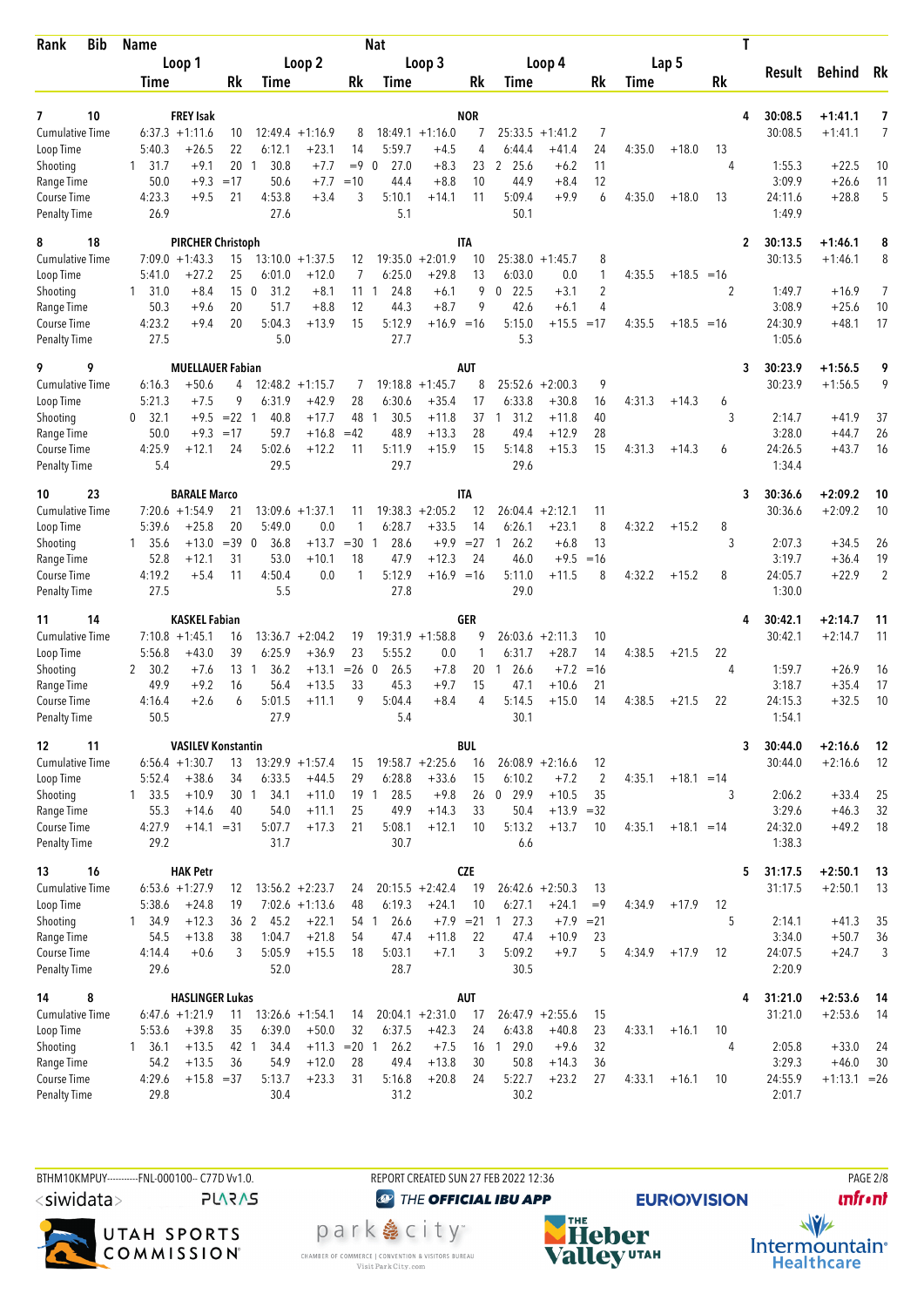| <b>Bib</b><br>Rank                 | <b>Name</b>                                    |                              |                                      |             | Nat                    |                        |                  |                            |                   |                      |        |              | Τ  |                    |                           |          |
|------------------------------------|------------------------------------------------|------------------------------|--------------------------------------|-------------|------------------------|------------------------|------------------|----------------------------|-------------------|----------------------|--------|--------------|----|--------------------|---------------------------|----------|
|                                    | Loop 1                                         |                              | Loop 2                               |             |                        | Loop 3                 |                  |                            | Loop 4            |                      |        | Lap 5        |    | Result             | Behind                    | Rk       |
|                                    | Time                                           | Rk                           | Time                                 | Rk          | Time                   |                        | Rk               | Time                       |                   | Rk                   | Time   |              | Rk |                    |                           |          |
|                                    |                                                |                              |                                      |             |                        |                        |                  |                            |                   |                      |        |              |    |                    |                           |          |
| 39<br>15<br><b>Cumulative Time</b> | $8:04.9 +2:39.2$                               | <b>FEDREHEIM Stian</b>       | $14:00.6 + 2:28.1$                   |             |                        | $20:17.7 + 2:44.6$     | <b>NOR</b><br>20 |                            | $+2:52.5$         | 14                   |        |              | 3  | 31:22.8<br>31:22.8 | $+2:55.4$<br>$+2:55.4$    | 15<br>15 |
| Loop Time                          | 5:34.9<br>$+21.1$                              | 36<br>17                     | 5:55.7<br>$+6.7$                     | 27<br>3     | 6:17.1                 | $+21.9$                | 9                | 26:44.8<br>6:27.1          | $+24.1$           | $=9$                 | 4:38.0 | $+21.0$      | 21 |                    |                           |          |
| Shooting                           | 1 28.8                                         | 8<br>$+6.2$<br>0             | 29.6<br>$+6.5$                       | $=6$        | 20.1                   | $+1.4$                 | 3                | 1 19.4                     | 0.0               | $\mathbf{1}$         |        |              | 3  | 1:38.2             | $+5.4$                    | 3        |
| Range Time                         | 48.7                                           | $+8.0$<br>10                 | 47.0<br>$+4.1$                       | 5           | 41.7                   | $+6.1$                 | 4                | 36.5                       | 0.0               | $\mathbf{1}$         |        |              |    | 2:53.9             | $+10.6$                   | 3        |
| Course Time                        | 4:17.8                                         | 8<br>$+4.0$                  | 5:02.8<br>$+12.4$                    | 12          | 5:06.3                 | $+10.3$                | 7                | 5:21.3                     | $+21.8$           | 26                   | 4:38.0 | $+21.0$      | 21 | 24:26.2            | $+43.4$                   | 15       |
| <b>Penalty Time</b>                | 28.4                                           |                              | 5.8                                  |             | 29.1                   |                        |                  | 29.3                       |                   |                      |        |              |    | 1:32.8             |                           |          |
| 42<br>16                           |                                                | <b>BETEMPS Nicolo'</b>       |                                      |             |                        |                        | <b>ITA</b>       |                            |                   |                      |        |              | 3  | 31:30.5            | $+3:03.1$                 | 16       |
| Cumulative Time                    | $7:53.9 +2:28.2$                               | 33                           | $13:54.1 + 2:21.6$                   | 23          |                        | $20:14.3 + 2:41.2$     | 18               | 27:03.6                    | $+3:11.3$         | 18                   |        |              |    | 31:30.5            | $+3:03.1$                 | 16       |
| Loop Time                          | 5:14.9                                         | 2<br>$+1.1$                  | 6:00.2<br>$+11.2$                    | 6           | 6:20.2                 | $+25.0$                | 11               | 6:49.3                     | $+46.3$           | 32                   | 4:26.9 | $+9.9$       | 3  |                    |                           |          |
| Shooting                           | 32.1<br>0                                      | $= 22 \ 0$<br>$+9.5$         | 32.4<br>$+9.3$                       | 13          | 26.3<br>$\overline{1}$ | $+7.6$                 | $=17$            | 2<br>26.6                  | $+7.2$            | $=16$                |        |              | 3  | 1:57.5             | $+24.7$                   | 15       |
| Range Time<br>Course Time          | 48.8<br>4:20.4                                 | $+8.1$<br>11<br>14<br>$+6.6$ | 50.6<br>$+7.7$<br>5:04.4<br>$+14.0$  | $=10$<br>16 | 45.9<br>5:06.0         | $+10.3$<br>$+10.0$     | 19<br>6          | 46.4<br>5:10.8             | $+9.9$<br>$+11.3$ | 20<br>$\overline{7}$ | 4:26.9 | $+9.9$       | 3  | 3:11.7<br>24:08.5  | $+28.4$<br>$+25.7$        | 12<br>4  |
| <b>Penalty Time</b>                | 5.7                                            |                              | 5.1                                  |             | 28.3                   |                        |                  | 52.1                       |                   |                      |        |              |    | 1:31.3             |                           |          |
|                                    |                                                |                              |                                      |             |                        |                        |                  |                            |                   |                      |        |              |    |                    |                           |          |
| 21<br>17<br><b>Cumulative Time</b> | $7:19.5 + 1:53.8$                              | <b>NECHWATAL Tim</b><br>20   | $+2:03.6$<br>13:36.1                 | 18          |                        | $19:35.3 + 2:02.2$     | GER<br>11        | $26:55.2 + 3:02.9$         |                   | 16                   |        |              | 5  | 31:36.4<br>31:36.4 | $+3:09.0$<br>$+3:09.0$    | 17<br>17 |
| Loop Time                          | $+26.7$<br>5:40.5                              | 23                           | $+27.6$<br>6:16.6                    | 17          | 5:59.2                 | $+4.0$                 | 3                | 7:19.9                     | $+1:16.9$         | 46                   | 4:41.2 | $+24.2$      | 27 |                    |                           |          |
| Shooting                           | $1 \quad 32.5$                                 | $+9.9$<br>$= 25$<br>-1       | 34.0<br>$+10.9$                      | 18 0        | 28.6                   | $+9.9$                 | $=27$            | 3<br>29.7                  | $+10.3$           | 34                   |        |              | 5  | 2:05.0             | $+32.2$                   | 22       |
| Range Time                         | 52.0<br>$+11.3$                                | 29                           | 55.5<br>$+12.6$                      | 30          | 48.4                   | $+12.8$                | 26               | 49.6                       | $+13.1$           | 30                   |        |              |    | 3:25.5             | $+42.2$                   | 24       |
| Course Time                        | 4:21.6                                         | 18<br>$+7.8$                 | 4:53.2<br>$+2.8$                     | 2           | 5:05.4                 | $+9.4$                 | 5                | 5:13.3                     | $+13.8$           | 11                   | 4:41.2 | $+24.2$      | 27 | 24:14.7            | $+31.9$                   | 9        |
| <b>Penalty Time</b>                | 26.9                                           |                              | 27.8                                 |             | 5.3                    |                        |                  | 1:16.9                     |                   |                      |        |              |    | 2:17.1             |                           |          |
| 18<br>6                            |                                                | <b>PROFIT Mathis</b>         |                                      |             |                        |                        | SUI              |                            |                   |                      |        |              | 6  | 31:49.9            | $+3:22.5$                 | 18       |
| <b>Cumulative Time</b>             | $6:31.9 +1:06.2$                               | 7                            | $13:02.4 +1:29.9$                    | 9           |                        | $19:38.7 + 2:05.6$     | 13               | $27:05.4$ +3:13.1          |                   | 20                   |        |              |    | 31:49.9            | $+3:22.5$                 | 18       |
| Loop Time                          | 5:55.9<br>$+42.1$                              | 37                           | 6:30.5<br>$+41.5$                    | 27          | 6:36.3                 | $+41.1$                | 23               | $7:26.7 +1:23.7$           |                   | 50                   | 4:44.5 | $+27.5$      | 31 |                    |                           |          |
| Shooting                           | 38.1<br>$+15.5$<br>1                           | 45<br>-1                     | 40.5<br>$+17.4$                      | $=44$       | 25.4                   | $+6.7$                 | $=10$            | 3<br>27.9                  | $+8.5$            | 29                   |        |              | 6  | 2:12.0             | $+39.2$                   | 31       |
| Range Time<br>Course Time          | 55.9<br>$+15.2$<br>4:30.0                      | 43<br>$+16.2 = 39$           | 56.7<br>$+13.8$<br>5:03.3<br>$+12.9$ | 34<br>14    | 46.2<br>5:20.8         | $+10.6$<br>$+24.8$     | 20<br>31         | 46.3<br>5:17.3             | $+9.8$<br>$+17.8$ | 19<br>21             | 4:44.5 | $+27.5$      | 31 | 3:25.1<br>24:55.9  | $+41.8$<br>$+1:13.1 = 26$ | 23       |
| <b>Penalty Time</b>                | 29.9                                           |                              | 30.5                                 |             | 29.3                   |                        |                  | 1:23.1                     |                   |                      |        |              |    | 2:53.0             |                           |          |
|                                    |                                                |                              |                                      |             |                        |                        |                  |                            |                   |                      |        |              |    |                    |                           |          |
| 33<br>19<br>Cumulative Time        | $7:28.2 + 2:02.5$                              | <b>LARSSON Jacob</b><br>27   | $13:57.2 + 2:24.7$                   | 26          | 20:39.9                | $+3:06.8$              | <b>SWE</b><br>23 | $27:14.2 + 3:21.9$         |                   | 21                   |        |              | 4  | 31:50.5<br>31:50.5 | $+3:23.1$<br>$+3:23.1$    | 19<br>19 |
| Loop Time                          | 5:17.2                                         | 5<br>$+3.4$                  | 6:29.0<br>$+40.0$                    | 25          | 6:42.7                 | $+47.5$                | 29               | 6:34.3                     | $+31.3$           | 17                   | 4:36.3 | $+19.3$      | 19 |                    |                           |          |
| Shooting                           | 37.8<br>$+15.2$<br>0                           | 44<br>-1                     | 37.0<br>$+13.9$                      | $=32$ 2     | 25.8                   | $+7.1$                 | $=13$            | 27.8<br>1                  | $+8.4$            | 28                   |        |              | 4  | 2:08.5             | $+35.7$                   | 28       |
| Range Time                         | $+16.8$<br>57.5                                | 46                           | 57.0<br>$+14.1$                      | 35          | 47.8                   | $+12.2$                | 23               | 46.1                       | $+9.6$            | 18                   |        |              |    | 3:28.4             | $+45.1$                   | 28       |
| Course Time                        | 4:13.8                                         | 0.0<br>$=1$                  | 5:04.7<br>$+14.3$                    | 17          | 5:02.5                 | $+6.5$                 | 2                | 5:18.9                     | $+19.4$           | 24                   | 4:36.3 | $+19.3$      | 19 | 24:16.2            | $+33.4$                   | 11       |
| <b>Penalty Time</b>                | 5.8                                            |                              | 27.3                                 |             | 52.3                   |                        |                  | 29.3                       |                   |                      |        |              |    | 1:54.8             |                           |          |
| 20<br>19                           |                                                | <b>DEMARMELS Silvano</b>     |                                      |             |                        |                        | SUI              |                            |                   |                      |        |              | 5  | 31:55.1            | $+3:27.7$                 | 20       |
| Cumulative Time                    | $7:11.6 + 1:45.9$                              |                              | $17$ 14:31.1 +2:58.6                 | 33          | $21:00.9 + 3:27.8$     |                        | 25               | $27:17.7 + 3:25.4$         |                   | 22                   |        |              |    | 31:55.1            | $+3:27.7$                 | 20       |
| Loop Time                          | 5:40.6<br>$+26.8$                              | 24                           | $7:19.5 +1:30.5$                     | 55          | 6:29.8                 | $+34.6$                | 16               | 6:16.8                     | $+13.8$           | 4                    | 4:37.4 | $+20.4$      | 20 |                    |                           |          |
| Shooting<br>Range Time             | $1 \quad 33.6$<br>$+11.0$<br>$+10.9$<br>51.6   | 31 <sub>3</sub><br>26        | 38.6<br>$+15.5$<br>58.8<br>$+15.9$   | 38 1<br>39  | 26.6<br>45.7           | $+7.9$ = 21<br>$+10.1$ | 18               | $0$ 24.9<br>45.6           | $+5.5$<br>$+9.1$  | 9<br>15              |        |              | 5  | 2:03.9<br>3:21.7   | $+31.1$<br>$+38.4$        | 21<br>21 |
| Course Time                        | 4:20.9                                         | $+7.1$<br>17                 | 5:02.5<br>$+12.1$                    | 10          | 5:14.4                 | $+18.4$                | 21               | 5:25.8                     | $+26.3 = 30$      |                      | 4:37.4 | $+20.4$      | 20 | 24:41.0            | $+58.2$                   | 22       |
| <b>Penalty Time</b>                | 28.0                                           |                              | 1:18.1                               |             | 29.6                   |                        |                  | 5.3                        |                   |                      |        |              |    | 2:21.3             |                           |          |
| 21<br>1                            |                                                | <b>KULBIN Jakob</b>          |                                      |             |                        |                        | <b>EST</b>       |                            |                   |                      |        |              | 5  | 31:57.0            | $+3:29.6$                 | 21       |
| Cumulative Time                    | 6:21.6<br>$+55.9$                              | 5                            | $13:04.4 +1:31.9$                    | 10          | $19:58.1 + 2:25.0$     |                        | 15               | $27:05.0 +3:12.7$          |                   | 19                   |        |              |    | 31:57.0            | $+3:29.6$                 | 21       |
| Loop Time                          | $6:21.6 +1:07.8$                               | 50                           | 6:42.8<br>$+53.8$                    | 37          | 6:53.7                 | $+58.5$                | 36               | $7:06.9 +1:03.9$           |                   | 37                   | 4:52.0 | $+35.0$      | 39 |                    |                           |          |
| Shooting                           | 2, 32.1                                        | $+9.5 = 22$ 1                | 44.4<br>$+21.3$                      | 53 1        | 28.8                   | $+10.1 = 29$           |                  | 27.4<br>$\overline{1}$     | $+8.0$            | $= 23$               |        |              | 5  | 2:12.8             | $+40.0$                   | 33       |
| Range Time                         | 49.2                                           | 13<br>$+8.5$                 | 59.9<br>$+17.0$                      | 45          | 48.7                   | $+13.1$                | 27               | 49.1                       | $+12.6$           | 27                   |        |              |    | 3:26.9             | $+43.6$                   | 25       |
| Course Time<br><b>Penalty Time</b> | 4:37.5<br>$+23.7$<br>54.9                      | 51                           | 5:11.5<br>$+21.1$<br>31.4            | 26          | 5:32.0<br>32.9         | $+36.0$                | 47               | 5:44.8<br>32.9             | $+45.3$           | 52                   | 4:52.0 | $+35.0$      | 39 | 25:57.8<br>2:32.2  | $+2:15.0$                 | 46       |
|                                    |                                                |                              |                                      |             |                        |                        |                  |                            |                   |                      |        |              |    |                    |                           |          |
| 17<br>22                           |                                                | <b>MATUSIK Hubert</b>        |                                      |             |                        |                        | POL              |                            |                   |                      |        |              | 1  | 31:58.7            | $+3:31.3$                 | - 22     |
| <b>Cumulative Time</b>             | $7:01.8 +1:36.1$                               | 14                           | $13:22.2 + 1:49.7$                   | 13          |                        | $19:55.1 + 2:22.0$     | 14               | $27:02.5 +3:10.2$          |                   | 17                   |        |              |    | 31:58.7            | $+3:31.3$                 | 22       |
| Loop Time<br>Shooting              | 5:39.8<br>$+26.0$<br>$+20.1$<br>$0 \quad 42.7$ | 21<br>57 0                   | 6:20.4<br>$+31.4$<br>35.8<br>$+12.7$ | 21<br>250   | 6:32.9<br>31.4         | $+37.7$<br>$+12.7$     | 20<br>38         | $7:07.4 +1:04.4$<br>1 30.4 | $+11.0$           | 38<br>36             | 4:56.2 | $+39.2 = 44$ | 1  | 2:20.5             | $+47.7$                   | 42       |
| Range Time                         | $+21.0$<br>1:01.7                              | 54                           | 56.2<br>$+13.3$                      | 32          | 51.8                   | $+16.2 = 41$           |                  | 51.8                       | $+15.3$           | 40                   |        |              |    | 3:41.5             | $+58.2$                   | 45       |
| Course Time                        | 4:32.4<br>$+18.6$                              | 43                           | 5:18.3<br>$+27.9$                    | 38          | 5:34.4                 | $+38.4$                | 48               | 5:43.3                     | $+43.8 = 49$      |                      | 4:56.2 | $+39.2 = 44$ |    | 26:04.6            | $+2:21.8$                 | 47       |
| <b>Penalty Time</b>                | 5.7                                            |                              | 5.9                                  |             | 6.6                    |                        |                  | 32.2                       |                   |                      |        |              |    | 50.5               |                           |          |
|                                    |                                                |                              |                                      |             |                        |                        |                  |                            |                   |                      |        |              |    |                    |                           |          |

BTHM10KMPUY----------FNL-000100-- C77D W1.0. REPORT CREATED SUN 27 FEB 2022 12:36 PAGE 3/8 <siwidata>

**PLARAS** 



**@** THE OFFICIAL IBU APP

park e city<sup>®</sup> CHAMBER OF COMMERCE | CONVENTION & VISITORS BUREAU<br>Visit Park City.com



**unfront** 

 $\frac{1}{\sqrt{2}}$ Intermountain<sup>®</sup><br>Healthcare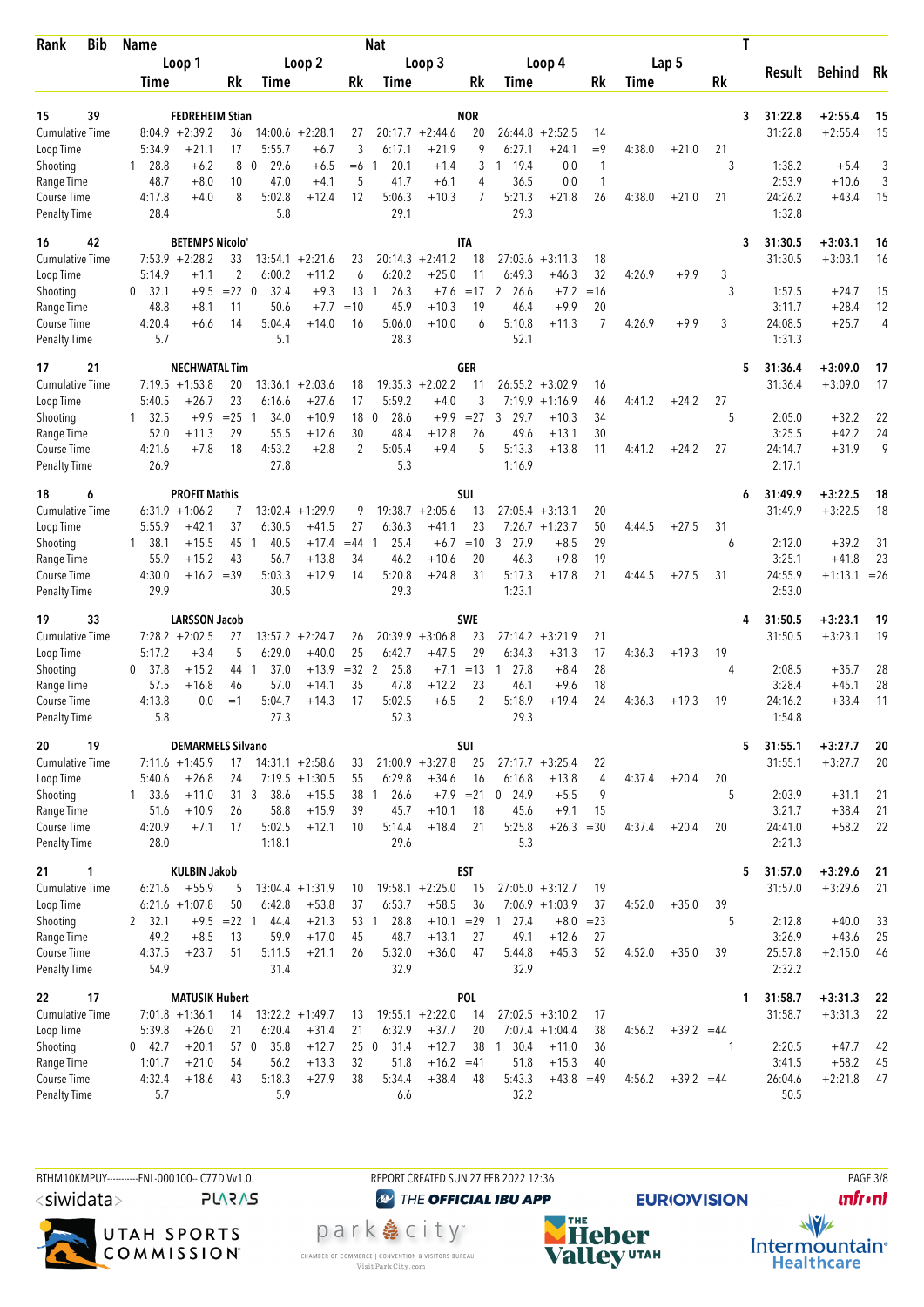| Rank                               | <b>Bib</b> | <b>Name</b>        |                                          |                     |                    |                | <b>Nat</b>        |                    |                  |                             |                    |                |        |         | Τ     |                    |                        |          |
|------------------------------------|------------|--------------------|------------------------------------------|---------------------|--------------------|----------------|-------------------|--------------------|------------------|-----------------------------|--------------------|----------------|--------|---------|-------|--------------------|------------------------|----------|
|                                    |            | Loop 1             |                                          |                     | Loop 2             |                |                   | Loop 3             |                  |                             | Loop 4             |                |        | Lap 5   |       | Result             | Behind                 | Rk       |
|                                    |            | Time               | Rk                                       | Time                |                    | Rk             | Time              |                    | Rk               | Time                        |                    | Rk             | Time   |         | Rk    |                    |                        |          |
|                                    |            |                    |                                          |                     |                    |                |                   |                    |                  |                             |                    |                |        |         |       |                    |                        |          |
| 23<br><b>Cumulative Time</b>       | 24         | $7:27.9$ +2:02.2   | <b>BJOERNDALEN Sivert</b><br>26          | $13:38.5 + 2:06.0$  |                    | 20             |                   | $20:34.4 + 3:01.3$ | <b>NOR</b><br>21 |                             | $27:19.5 + 3:27.2$ | 23             |        |         | 4     | 32:14.5<br>32:14.5 | $+3:47.1$<br>$+3:47.1$ | 23<br>23 |
| Loop Time                          |            | 5:42.9             | $+29.1$<br>26                            | 6:10.6              | $+21.6$            | 12             |                   | $6:55.9 +1:00.7$   | 38               | 6:45.1                      | $+42.1$            | 26             | 4:55.0 | $+38.0$ | 43    |                    |                        |          |
| Shooting                           |            | $1 \quad 29.0$     | 9<br>$+6.4$                              | 0<br>29.6           | $+6.5$             | $=6$ 2         | 19.4              | $+0.7$             | 2                | 22.8<br>1                   | $+3.4$             | 4              |        |         | 4     | 1:41.0             | $+8.2$                 | 4        |
| Range Time                         |            | 46.6               | 3<br>$+5.9$                              | 46.8                | $+3.9$             | 4              | 39.7              | $+4.1$             | $\overline{2}$   | 41.6                        | $+5.1$             | 2              |        |         |       | 2:54.7             | $+11.4$                | 4        |
| Course Time                        |            | 4:29.1             | $+15.3$<br>36                            | 5:18.4              | $+28.0$            | 39             | 5:22.7            | $+26.7$            | 36               | 5:34.7                      | $+35.2$            | 42             | 4:55.0 | $+38.0$ | 43    | 25:39.9            | $+1:57.1$              | 41       |
| <b>Penalty Time</b>                |            | 27.1               |                                          | 5.4                 |                    |                | 53.5              |                    |                  | 28.7                        |                    |                |        |         |       | 1:54.8             |                        |          |
| 24                                 | 27         |                    | <b>SEIDL Elias</b>                       |                     |                    |                |                   |                    | <b>GER</b>       |                             |                    |                |        |         | 4     | 32:15.8            | $+3:48.4$              | 24       |
| <b>Cumulative Time</b>             |            | $7:11.7 + 1:46.0$  | 18                                       | 13:41.9             | $+2:09.4$          | 21             |                   | $21:09.9 + 3:36.8$ | 27               | 27:32.1                     | $+3:39.8$          | 24             |        |         |       | 32:15.8            | $+3:48.4$              | 24       |
| Loop Time                          |            | 5:19.7             | $+5.9$<br>8                              | 6:30.2              | $+41.2$            | 26             | 7:28.0            | $+1:32.8$          | 54               | 6:22.2                      | $+19.2$            | $\overline{7}$ | 4:43.7 | $+26.7$ | 29    |                    |                        |          |
| Shooting<br>Range Time             |            | $0$ 42.5<br>1:00.2 | $+19.9$<br>56<br>52<br>$+19.5$           | 43.5<br>1<br>1:02.9 | $+20.4$<br>$+20.0$ | 52<br>53       | 3<br>35.8<br>56.7 | $+17.1$<br>$+21.1$ | 48<br>50         | $\mathbf 0$<br>34.1<br>51.6 | $+14.7$<br>$+15.1$ | 48<br>39       |        |         | 4     | 2:36.0<br>3:51.4   | $+1:03.2$<br>$+1:08.1$ | 51<br>51 |
| Course Time                        |            | 4:14.5             | $+0.7$<br>4                              | 5:00.4              | $+10.0$            | 7              | 5:13.4            | $+17.4$            | 18               | 5:25.4                      | $+25.9$            | 29             | 4:43.7 | $+26.7$ | 29    | 24:37.4            | $+54.6$                | 19       |
| <b>Penalty Time</b>                |            | 4.9                |                                          | 26.9                |                    |                | 1:17.9            |                    |                  | 5.2                         |                    |                |        |         |       | 1:55.0             |                        |          |
| 25                                 | 13         |                    | <b>UDAM Mehis</b>                        |                     |                    |                |                   |                    | EST              |                             |                    |                |        |         | 7     | 32:15.9            | $+3:48.5$              | 25       |
| <b>Cumulative Time</b>             |            | $7:44.2 +2:18.5$   | 29                                       | 14:20.7             | $+2:48.2$          | 29             | 21:45.0           | $+4:11.9$          | 39               | 27:58.9                     | $+4:06.6$          | 27             |        |         |       | 32:15.9            | $+3:48.5$              | 25       |
| Loop Time                          |            | $6:32.2 +1:18.4$   | 53                                       | 6:36.5              | $+47.5$            | 30             | 7:24.3            | $+1:29.1$          | 53               | 6:13.9                      | $+10.9$            | 3              | 4:17.0 | 0.0     | 1     |                    |                        |          |
| Shooting                           |            | 3 38.9             | $+16.3$<br>48                            | 43.1<br>-1          | $+20.0$            | 50             | 3<br>32.5         | $+13.8$            | 40               | 0, 39.8                     | $+20.4$            | 57             |        |         | 7     | 2:34.6             | $+1:01.8$              | 50       |
| Range Time                         |            | 58.7               | +18.0<br>47                              | 1:00.2              | $+17.3$            | 46             | 51.0              | $+15.4$            | 40               | 54.7                        | $+18.2$            | 51             |        |         |       | 3:44.6             | $+1:01.3$              | 48       |
| Course Time<br><b>Penalty Time</b> |            | 4:17.9<br>1:15.6   | 9<br>$+4.1$                              | 5:08.6<br>27.7      | $+18.2$            | 22             | 5:16.9<br>1:16.3  | $+20.9$            | 25               | 5:14.0<br>5.1               | $+14.5$            | 13             | 4:17.0 | 0.0     | 1     | 24:14.4<br>3:04.8  | $+31.6$                | 8        |
|                                    |            |                    |                                          |                     |                    |                |                   |                    |                  |                             |                    |                |        |         |       |                    |                        |          |
| 26<br><b>Cumulative Time</b>       | 20         | $7:36.2 +2:10.5$   | <b>SLETTEMARK Sondre</b><br>28           | $13:56.3 + 2:23.8$  |                    |                |                   | $20:38.8 + 3:05.7$ | GRL<br>22        | 27:38.5                     | $+3:46.2$          | 25             |        |         | 3     | 32:30.7<br>32:30.7 | $+4:03.3$<br>$+4:03.3$ | 26<br>26 |
| Loop Time                          |            | 6:02.2             | $+48.4$<br>44                            | 6:20.1              | $+31.1$            | 25<br>19       | 6:42.5            | $+47.3$            | 28               | 6:59.7                      | $+56.7$            | 35             | 4:52.2 | $+35.2$ | 40    |                    |                        |          |
| Shooting                           |            | 1, 38.3            | $+15.7$<br>46                            | $\mathbf 0$<br>43.4 | $+20.3$            | 51             | 36.2<br>1         | $+17.5$            | 49               | 33.8<br>$\mathbf{1}$        | $+14.4$            | 46             |        |         | 3     | 2:31.9             | $+59.1$                | 49       |
| Range Time                         |            | 57.4               | 45<br>$+16.7$                            | 1:00.4              | $+17.5$            | $=47$          | 55.3              | $+19.7$            | 48               | 53.0                        | $+16.5$            | 46             |        |         |       | 3:46.1             | $+1:02.8$              | 49       |
| Course Time                        |            | 4:37.1             | $+23.3$<br>$=49$                         | 5:14.6              | $+24.2$            | 35             | 5:17.8            | $+21.8$            | 27               | 5:37.3                      | $+37.8$            | 43             | 4:52.2 | $+35.2$ | 40    | 25:39.0            | $+1:56.2$              | 40       |
| <b>Penalty Time</b>                |            | 27.7               |                                          | 5.1                 |                    |                | 29.3              |                    |                  | 29.4                        |                    |                |        |         |       | 1:31.6             |                        |          |
| 27                                 | 32         |                    | <b>SUCHODOLSKI Fabian</b>                |                     |                    |                |                   |                    | POL              |                             |                    |                |        |         | 4     | 32:36.8            | $+4:09.4$              | 27       |
| <b>Cumulative Time</b>             |            | $7:23.1 + 1:57.4$  | 22                                       | $14:03.6 +2:31.1$   |                    | 28             |                   | $21:20.5 +3:47.4$  | 30               | 28:01.3                     | $+4:09.0$          | 28             |        |         |       | 32:36.8            | $+4:09.4$              | 27       |
| Loop Time                          |            | 5:16.1             | $+2.3$<br>4                              | 6:40.5              | $+51.5$            | 33             |                   | $7:16.9 + 1:21.7$  | 48               | 6:40.8                      | $+37.8$            | 20             | 4:35.5 | $+18.5$ | $=16$ |                    |                        |          |
| Shooting<br>Range Time             |            | $0$ 33.2<br>51.9   | $= 27$ 1<br>$+10.6$<br>$= 27$<br>$+11.2$ | 40.1<br>59.8        | $+17.0$<br>$+16.9$ | 42 2<br>44     | 29.6<br>51.8      | $+10.9$<br>$+16.2$ | 33<br>$=41$      | 29.4<br>-1<br>51.9          | $+10.0$<br>$+15.4$ | 33<br>$=41$    |        |         | 4     | 2:12.4<br>3:35.4   | $+39.6$<br>$+52.1$     | 32<br>37 |
| Course Time                        |            | 4:17.4             | $+3.6$                                   | 5:09.3              | $+18.9$            | 24             | 5:26.9            | $+30.9$            | 40               | 5:17.0                      | $+17.5$            | 20             | 4:35.5 | $+18.5$ | $=16$ | 24:46.1            | $+1:03.3$              | 23       |
| <b>Penalty Time</b>                |            | 6.7                |                                          | 31.3                |                    |                | 58.2              |                    |                  | 31.9                        |                    |                |        |         |       | 2:08.2             |                        |          |
| 28                                 | 45         |                    | <b>KEHVA Mark-Markos</b>                 |                     |                    |                |                   |                    | <b>EST</b>       |                             |                    |                |        |         | 3     | 32:42.5            | $+4:15.1$              | 28       |
| <b>Cumulative Time</b>             |            | $8:42.5 + 3:16.8$  | 44                                       | $14:53.5 + 3:21.0$  |                    | 38             |                   | $21:24.3 +3:51.2$  | 33               | $27:55.8 +4:03.5$           |                    | 26             |        |         |       | 32:42.5            | $+4:15.1$              | 28       |
| Loop Time                          |            | 5:48.5             | $+34.7$<br>31                            | 6:11.0              | $+22.0$            | 13             | 6:30.8            | $+35.6$            | 18               | 6:31.5                      | $+28.5$            | 13             | 4:46.7 | $+29.7$ | 34    |                    |                        |          |
| Shooting                           |            | $1 \quad 34.1$     | $+11.5$<br>34 0                          | 33.0                | $+9.9$             |                | 16 1<br>22.2      | $+3.5$             | 4                | 127.6                       | $+8.2$             | 26             |        |         | 3     | 1:57.1             | $+24.3$                | 14       |
| Range Time                         |            | 52.6               | $+11.9$<br>30                            | 53.3                | $+10.4$            | 20             | 42.4              | $+6.8$             | 6                | 47.8                        | $+11.3$            | 24<br>9        |        |         | 34    | 3:16.1             | $+32.8$                | 16       |
| Course Time<br><b>Penalty Time</b> |            | 4:26.7<br>29.1     | $+12.9$<br>28                            | 5:11.8<br>5.8       | $+21.4$            | 27             | 5:17.5<br>30.8    | $+21.5$            | 26               | 5:12.6<br>31.1              | $+13.1$            |                | 4:46.7 | $+29.7$ |       | 24:55.3<br>1:37.0  | $+1:12.5$              | 25       |
| 29                                 | 34         |                    | <b>GILFILLAN Daniel</b>                  |                     |                    |                |                   |                    | <b>CAN</b>       |                             |                    |                |        |         | 3     | 32:43.8            | $+4:16.4$              | 29       |
| <b>Cumulative Time</b>             |            | $7:47.7 + 2:22.0$  | 30                                       | $14:36.7 + 3:04.2$  |                    | 34             | $21:23.2 +3:50.1$ |                    | 32               |                             | $28:03.1 +4:10.8$  | 30             |        |         |       | 32:43.8            | $+4:16.4$              | 29       |
| Loop Time                          |            | 5:33.7             | $+19.9$<br>15                            | $6:49.0 +1:00.0$    |                    | 42             | 6:46.5            | $+51.3$            | 31               | 6:39.9                      | $+36.9$            | 18             | 4:40.7 | $+23.7$ | 26    |                    |                        |          |
| Shooting                           |            | 0 33.8             | $+11.2$<br>32 1                          | 36.3                | $+13.2$            | 28 1           | 31.5              | $+12.8$            |                  | 39 1 28.0                   | $+8.6 = 30$        |                |        |         | 3     | 2:09.7             | $+36.9$                | 30       |
| Range Time                         |            | 53.8               | $+13.1$<br>34                            | 55.4                | $+12.5$            | 29             | 50.6              | $+15.0$            | 37               | 48.9                        | $+12.4$            | 25             |        |         |       | 3:28.7             | $+45.4$                | 29       |
| Course Time                        |            | 4:33.5<br>6.3      | $+19.7$<br>44                            | 5:22.2<br>31.4      | $+31.8$            | 45             | 5:22.9<br>32.9    | $+26.9$            | 37               | 5:18.5<br>32.4              | $+19.0$            | 23             | 4:40.7 | $+23.7$ | 26    | 25:17.8<br>1:43.2  | $+1:35.0$              | 31       |
| <b>Penalty Time</b>                |            |                    |                                          |                     |                    |                |                   |                    |                  |                             |                    |                |        |         |       |                    |                        |          |
| 30<br><b>Cumulative Time</b>       | 28         | $7:51.6 +2:25.9$   | <b>CAMPBELL Wesley</b><br>32             | $14:43.3 + 3:10.8$  |                    | 35             |                   | $21:29.1 + 3:56.0$ | <b>USA</b><br>36 |                             | $28:14.5 +4:22.2$  | 34             |        |         | 8     | 32:44.2<br>32:44.2 | $+4:16.8$<br>$+4:16.8$ | 30<br>30 |
| Loop Time                          |            | 5:54.6             | $+40.8$<br>36                            | $6:51.7 +1:02.7$    |                    | 45             | 6:45.8            | $+50.6$            | 30               | 6:45.4                      | $+42.4$            | 27             | 4:29.7 | $+12.7$ | 5     |                    |                        |          |
| Shooting                           |            | 2 31.5             | $=18$ 2<br>$+8.9$                        | 26.4                | $+3.3$             |                | 3 2<br>24.6       | $+5.9$             | 8                | 2 24.5                      | $+5.1$             | 8              |        |         | 8     | 1:47.3             | $+14.5$                | 5        |
| Range Time                         |            | 49.0               | $+8.3$<br>12                             | 43.6                | $+0.7$             | $\overline{2}$ | 42.5              | $+6.9$             | $=7$             | 43.1                        | $+6.6$             | 6              |        |         |       | 2:58.2             | $+14.9$                | 5        |
| Course Time                        |            | 4:14.9             | 5<br>$+1.1$                              | 5:13.8              | $+23.4 = 32$       |                | 5:08.0            | $+12.0$            | 9                | 5:06.9                      | $+7.4$             | 3              | 4:29.7 | $+12.7$ | 5     | 24:13.3            | $+30.5$                | 7        |
| <b>Penalty Time</b>                |            | 50.6               |                                          | 54.2                |                    |                | 55.3              |                    |                  | 55.4                        |                    |                |        |         |       | 3:35.6             |                        |          |

BTHM10KMPUY----------FNL-000100-- C77D W1.0. REPORT CREATED SUN 27 FEB 2022 12:36 PAGE 4/8 <siwidata>

**PLARAS** 



CHAMBER OF COMMERCE | CONVENTION & VISITORS BUREAU<br>Visit Park City.com

**@** THE OFFICIAL IBU APP park e city<sup>®</sup>



**unfront** 

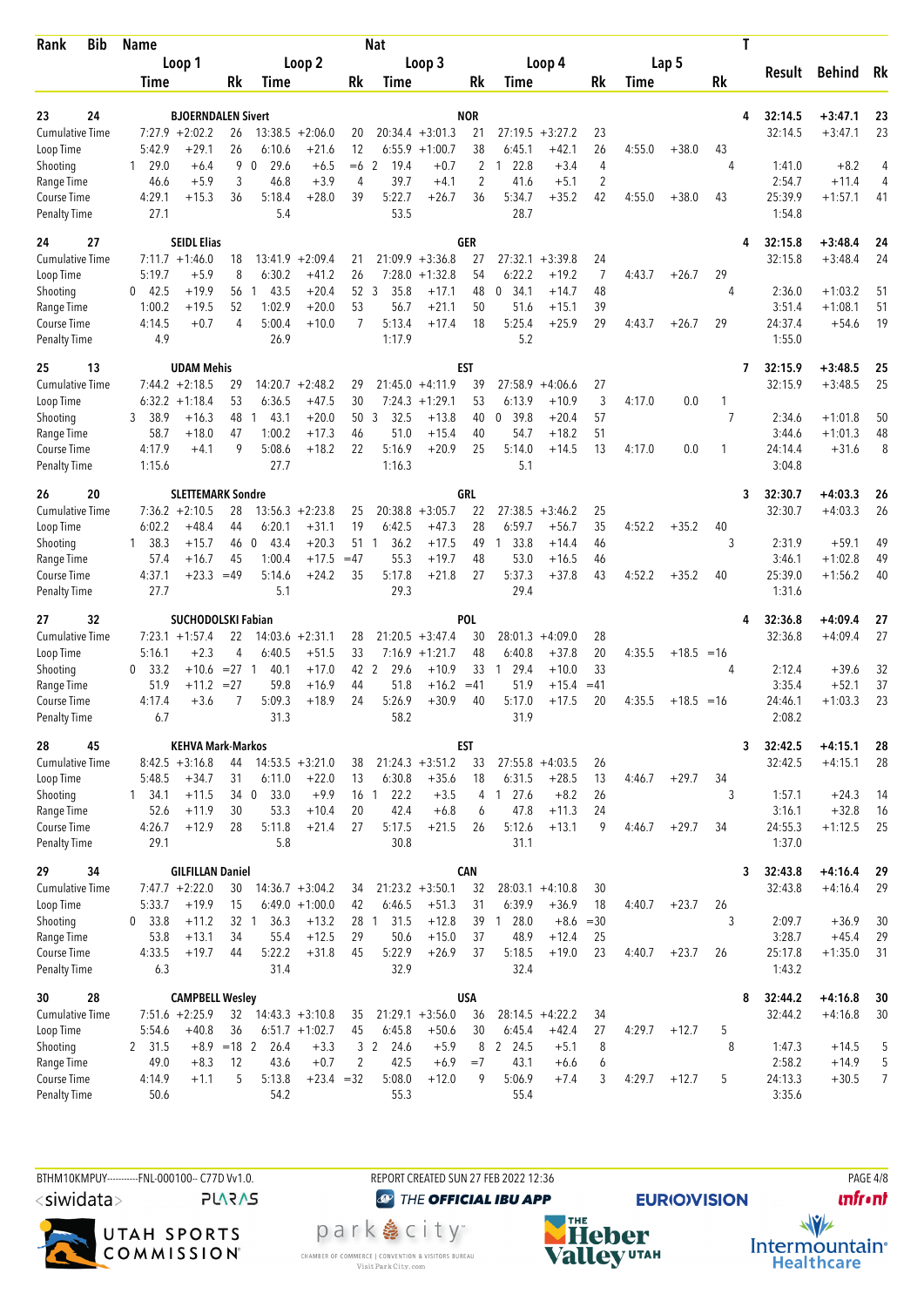| Rank                               | <b>Bib</b> | <b>Name</b>       |                                            |                 |                                |                      |              | <b>Nat</b>       |                    |                  |                        |                    |                |             |         | T              |                    |                        |                |
|------------------------------------|------------|-------------------|--------------------------------------------|-----------------|--------------------------------|----------------------|--------------|------------------|--------------------|------------------|------------------------|--------------------|----------------|-------------|---------|----------------|--------------------|------------------------|----------------|
|                                    |            |                   | Loop 1                                     |                 |                                | Loop 2               |              |                  | Loop 3             |                  |                        | Loop 4             |                |             | Lap 5   |                |                    |                        |                |
|                                    |            | Time              |                                            | Rk              | <b>Time</b>                    |                      | Rk           | Time             |                    | Rk               | Time                   |                    | Rk             | <b>Time</b> |         | Rk             | Result             | <b>Behind</b>          | Rk             |
|                                    |            |                   |                                            |                 |                                |                      |              |                  |                    |                  |                        |                    |                |             |         |                |                    |                        |                |
| 31<br><b>Cumulative Time</b>       | 49         |                   | <b>SEMIRAD Jan</b><br>$8:28.9 + 3:03.2$    |                 |                                | $14:49.2 + 3:16.7$   |              | 21:27.5          | $+3:54.4$          | CZE<br>35        | 28:12.2                | $+4:19.9$          | 33             |             |         | $\overline{2}$ | 32:57.1<br>32:57.1 | +4:29.7<br>$+4:29.7$   | 31<br>31       |
| Loop Time                          |            | 5:24.9            | $+11.1$                                    | 40<br>10        | 6:20.3                         | $+31.3$              | 36<br>20     | 6:38.3           | $+43.1$            | 25               | 6:44.7                 | $+41.7$            | 25             | 4:44.9      | $+27.9$ | 32             |                    |                        |                |
| Shooting                           |            | 34.0<br>0         | $+11.4$                                    | 33              | 39.5<br>$\mathbf{0}$           | $+16.4$              | 41           | 33.9<br>1        | $+15.2$            | $=44$            | 31.5<br>1              | $+12.1$            | 43             |             |         | 2              | 2:19.2             | $+46.4$                | 40             |
| Range Time                         |            | 53.4              | $+12.7$                                    | 33              | 58.5                           | $+15.6$              | 38           | 50.1             | $+14.5$            | $= 34$           | 50.6                   | $+14.1$            | $= 34$         |             |         |                | 3:32.6             | $+49.3$                | 34             |
| <b>Course Time</b>                 |            | 4:26.1            | $+12.3$                                    | 25              | 5:16.0                         | $+25.6$              | 36           | 5:18.7           | $+22.7$            | 28               | 5:23.1                 | $+23.6$            | 28             | 4:44.9      | $+27.9$ | 32             | 25:08.8            | $+1:26.0$              | 30             |
| <b>Penalty Time</b>                |            | 5.3               |                                            |                 | 5.8                            |                      |              | 29.4             |                    |                  | 30.9                   |                    |                |             |         |                | 1:11.6             |                        |                |
| 32                                 | 30         |                   | <b>BERGLUND Victor</b>                     |                 |                                |                      |              |                  |                    | <b>SWE</b>       |                        |                    |                |             |         | 4              | 33:02.4            | $+4:35.0$              | 32             |
| <b>Cumulative Time</b>             |            |                   | $7:14.8 + 1:49.1$                          | 19              | 13:34.7                        | $+2:02.2$            | 17           |                  | $20:53.1 + 3:20.0$ | 24               |                        | $28:02.2 + 4:09.9$ | 29             |             |         |                | 33:02.4            | $+4:35.0$              | 32             |
| Loop Time                          |            | 5:13.8            | 0.0                                        |                 | 6:19.9                         | $+30.9$              | 18           | 7:18.4           | $+1:23.2$          | 49               | 7:09.1                 | $+1:06.1$          | $=39$          | 5:00.2      | $+43.2$ | 50             |                    |                        |                |
| Shooting                           |            | 27.8<br>0         | $+5.2$                                     | 6<br>4          | 32.8<br>-1                     | $+9.7$               | 15           | 2<br>33.9        | $+15.2$            | $=44$            | 27.4<br>1              | $+8.0$             | $= 23$         |             |         | 4              | 2:02.1<br>3:28.1   | $+29.3$                | 19<br>27       |
| Range Time<br>Course Time          |            | 46.7<br>4:20.7    | $+6.0$<br>$+6.9$                           | 16              | 53.1<br>4:56.8                 | $+10.2$<br>$+6.4$    | 19<br>4      | 56.4<br>5:23.1   | $+20.8$<br>$+27.1$ | 49<br>38         | 51.9<br>5:45.7         | $+15.4$<br>+46.2   | $=41$<br>54    | 5:00.2      | $+43.2$ | 50             | 25:26.5            | $+44.8$<br>$+1:43.7$   | 36             |
| <b>Penalty Time</b>                |            | 6.4               |                                            |                 | 29.9                           |                      |              | 58.9             |                    |                  | 31.4                   |                    |                |             |         |                | 2:06.8             |                        |                |
| 33                                 | 29         |                   | <b>WOODS Cale</b>                          |                 |                                |                      |              |                  |                    | USA              |                        |                    |                |             |         | $\mathbf{2}$   | 33:06.7            | $+4:39.3$              | 33             |
| <b>Cumulative Time</b>             |            |                   | $7:23.3 +1:57.6$                           | 23              | 13:49.9                        | $+2:17.4$            | 22           | 21:20.0          | $+3:46.9$          | 29               | 28:07.5                | $+4:15.2$          | 31             |             |         |                | 33:06.7            | $+4:39.3$              | 33             |
| Loop Time                          |            | 5:25.3            | $+11.5$                                    | 11              | 6:26.6                         | $+37.6$              | 24           | 7:30.1           | $+1:34.9$          | 55               | 6:47.5                 | $+44.5$            | 30             | 4:59.2      | $+42.2$ | 46             |                    |                        |                |
| Shooting                           |            | 36.0<br>0         | $+13.4$                                    | 41              | 38.9<br>$\mathbf{0}$           | $+15.8$              | 39           | 39.0<br>2        | $+20.3$            | 51               | 36.5<br>0              | $+17.1$            | 53             |             |         | $\overline{2}$ | 2:30.5             | $+57.7$                | 48             |
| Range Time                         |            | 59.0              | $+18.3$                                    | 48              | 1:00.8                         | $+17.9$              | 50           | 59.3             | $+23.7$            | 52               | 57.5                   | $+21.0$            | 54             |             |         |                | 3:56.6             | $+1:13.3$              | 54             |
| Course Time<br><b>Penalty Time</b> |            | 4:20.6<br>5.7     | $+6.8$                                     | 15              | 5:19.6<br>6.1                  | $+29.2$              | 41           | 5:31.1<br>59.7   | $+35.1$            | 45               | 5:43.3<br>6.7          | $+43.8$            | $=49$          | 4:59.2      | $+42.2$ | 46             | 25:53.8<br>1:18.4  | $+2:11.0$              | 45             |
|                                    |            |                   |                                            |                 |                                |                      |              |                  |                    |                  |                        |                    |                |             |         |                |                    |                        |                |
| 34<br><b>Cumulative Time</b>       | 31         |                   | <b>AAS Andreas</b><br>$8:02.0 + 2:36.3$    | 35              |                                | $14:51.7 + 3:19.2$   | 37           |                  | $21:44.7 + 4:11.6$ | <b>NOR</b><br>38 | 28:39.0                | $+4:46.7$          | 37             |             |         | 8              | 33:07.7<br>33:07.7 | $+4:40.3$<br>$+4:40.3$ | 34<br>34       |
| Loop Time                          |            | 5:59.0            | $+45.2$                                    | 42              | 6:49.7                         | $+1:00.7$            | $=43$        | 6:53.0           | $+57.8$            | 35               | 6:54.3                 | $+51.3$            | 34             | 4:28.7      | $+11.7$ | 4              |                    |                        |                |
| Shooting                           |            | 2 31.3            | $+8.7$                                     | 17 <sup>2</sup> | 26.0                           | $+2.9$               | 2            | 2<br>23.9        | $+5.2$             | $=6$             | 2<br>27.4              | $+8.0$             | $= 23$         |             |         | 8              | 1:48.7             | $+15.9$                | 6              |
| Range Time                         |            | 51.3              | $+10.6$                                    | $= 23$          | 47.5                           | $+4.6$               | 6            | 42.5             | $+6.9$             | $=7$             | 43.6                   | $+7.1$             | 7              |             |         |                | 3:04.9             | $+21.6$                | 6              |
| Course Time                        |            | 4:13.8            | 0.0                                        | $=1$            | 5:06.7                         | $+16.3$              | 19           | 5:15.1           | $+19.1$            | 22               | 5:15.0                 | $+15.5$            | $=17$          | 4:28.7      | $+11.7$ | 4              | 24:19.3            | $+36.5$                | 12             |
| <b>Penalty Time</b>                |            | 53.8              |                                            |                 | 55.4                           |                      |              | 55.4             |                    |                  | 55.7                   |                    |                |             |         |                | 3:40.4             |                        |                |
| 35                                 | 12         |                   | <b>ULLMANN Felix</b>                       |                 |                                |                      |              |                  |                    | SUI              |                        |                    |                |             |         | 7              | 33:08.7            | $+4:41.3$              | 35             |
| <b>Cumulative Time</b>             |            |                   | $8:08.5 + 2:42.8$                          | 38              | 14:24.6                        | $+2:52.1$            | 30           |                  | $21:26.6 + 3:53.5$ | 34               |                        | $28:08.7 + 4:16.4$ | 32             |             |         |                | 33:08.7            | $+4:41.3$              | 35             |
| Loop Time                          |            |                   | $7:01.5 +1:47.7$                           | 58              | 6:16.1                         | $+27.1$              | 16<br>40 2   | 7:02.0           | $+1:06.8$          | 40               | 6:42.1                 | $+39.1$            | 21             | 5:00.0      | $+43.0$ | 49<br>7        |                    |                        |                |
| Shooting<br>Range Time             |            | 39.7<br>4<br>59.9 | $+17.1$<br>$+19.2$                         | 50<br>51        | $\overline{0}$<br>39.2<br>58.0 | $+16.1$<br>$+15.1$   | 37           | 23.9<br>41.9     | $+5.2$<br>$+6.3$   | $=6$<br>5        | 22.7<br>1<br>42.2      | $+3.3$<br>$+5.7$   | 3<br>3         |             |         |                | 2:05.6<br>3:22.0   | $+32.8$<br>$+38.7$     | 23<br>22       |
| <b>Course Time</b>                 |            | 4:23.7            | $+9.9$                                     | 22              | 5:11.9                         | $+21.5$              | 28           | 5:21.3           | $+25.3$            | 32               | 5:27.5                 | $+28.0$            | 33             | 5:00.0      | $+43.0$ | 49             | 25:24.4            | $+1:41.6$              | 34             |
| <b>Penalty Time</b>                |            | 1:37.8            |                                            |                 | 6.2                            |                      |              | 58.7             |                    |                  | 32.4                   |                    |                |             |         |                | 3:15.3             |                        |                |
| 36                                 | 25         |                   | <b>GREGOR Jan</b>                          |                 |                                |                      |              |                  |                    | <b>CZE</b>       |                        |                    |                |             |         | 6              | 33:16.5            | $+4:49.1$              | 36             |
| <b>Cumulative Time</b>             |            |                   | $7:25.9 +2:00.2$                           | 25              |                                | $13:32.8 + 2:00.3$   | 16           |                  | $21:50.2 +4:17.1$  | 40               |                        | $28:37.3 +4:45.0$  | 36             |             |         |                | 33:16.5            | $+4:49.1$              | 36             |
| Loop Time                          |            | 5:35.9            | $+22.1$                                    | 18              | 6:06.9                         | $+17.9$              | 10           |                  | $8:17.4 +2:22.2$   | 60               | 6:47.1                 | $+44.1$            | 29             | 4:39.2      | $+22.2$ | 23             |                    |                        |                |
| Shooting                           |            | 1 29.5            | +6.9                                       |                 | 32.6<br>11 <sub>0</sub>        | $+9.5$               | 14 4         | 46.7             | $+28.0$            |                  | 59 1 30.5              | $+11.1$            | $=37$          |             |         | 6              | 2:19.5             | $+46.7$                | 41             |
| Range Time                         |            | 48.0              | $+7.3$                                     | 8               | 52.5                           |                      | $+9.6 = 15$  | 1:07.1           | $+31.5$            | 59               | 49.0                   | $+12.5$            | 26             |             |         |                | 3:36.6             | $+53.3$                | 38             |
| Course Time<br><b>Penalty Time</b> |            | 4:19.7<br>28.2    | $+5.9$                                     | 12              | 5:09.1<br>5.2                  | $+18.7$              | 23           | 5:22.3<br>1:48.0 | $+26.3$            | 35               | 5:28.2<br>29.9         | $+28.7$            | 36             | 4:39.2      | $+22.2$ | 23             | 24:58.5<br>2:51.3  | $+1:15.7$              | 28             |
| 37                                 | 37         |                   | <b>VSIVTSEV Ivar</b>                       |                 |                                |                      |              |                  |                    | <b>EST</b>       |                        |                    |                |             |         | 4              | 33:25.5            | $+4:58.1$              |                |
| <b>Cumulative Time</b>             |            |                   | $8:13.4 +2:47.7$                           | 39              |                                | $14:57.4 + 3:24.9$   | 41           |                  | $21:21.6 + 3:48.5$ | 31               |                        | $28:35.3 +4:43.0$  | 35             |             |         |                | 33:25.5            | $+4:58.1$              | 37<br>37       |
| Loop Time                          |            | 5:50.4            | $+36.6$                                    | 32              | 6:44.0                         | $+55.0$              | 39           | 6:24.2           | $+29.0$            | 12               |                        | $7:13.7 +1:10.7$   | 43             | 4:50.2      | $+33.2$ | 36             |                    |                        |                |
| Shooting                           |            | $1 \quad 35.4$    | $+12.8$                                    | 38 1            | 37.0                           | $+13.9 = 32 \quad 0$ |              | 28.8             | $+10.1 = 29$       |                  | $\overline{2}$<br>27.3 | $+7.9$             | $= 21$         |             |         | 4              | 2:08.6             | $+35.8$                | 29             |
| Range Time                         |            | 55.0              | $+14.3$                                    | 39              | 54.7                           | $+11.8$              | 27           | 49.7             | $+14.1$            | 32               | 50.1                   | $+13.6$            | 31             |             |         |                | 3:29.5             | $+46.2$                | 31             |
| Course Time<br><b>Penalty Time</b> |            | 4:26.5<br>28.9    | $+12.7$                                    | 26              | 5:18.5<br>30.7                 | $+28.1$              | 40           | 5:29.0<br>5.4    | $+33.0$            | 43               | 5:26.2<br>57.4         | $+26.7$            | 32             | 4:50.2      | $+33.2$ | 36             | 25:30.4<br>2:02.5  | $+1:47.6$              | 37             |
|                                    |            |                   |                                            |                 |                                |                      |              |                  |                    |                  |                        |                    |                |             |         |                |                    |                        |                |
| 38<br><b>Cumulative Time</b>       | 22         |                   | <b>NIEMINEN Turkka</b><br>$7:23.4$ +1:57.7 |                 |                                | $14:26.7 + 2:54.2$   | 31           |                  | $21:13.5 + 3:40.4$ | <b>FIN</b><br>28 |                        | $28:41.9 +4:49.6$  | 38             |             |         | 6              | 33:36.1<br>33:36.1 | $+5:08.7$<br>$+5:08.7$ | 38<br>38       |
| Loop Time                          |            | 5:44.4            | $+30.6$                                    | 24<br>27        |                                | $7:03.3 +1:14.3$     | 50           | 6:46.8           | $+51.6$            | 32               |                        | $7:28.4$ +1:25.4   | 52             | 4:54.2      | $+37.2$ | 42             |                    |                        |                |
| Shooting                           |            | $1 \quad 27.3$    | $+4.7$                                     |                 | 3 <sup>2</sup><br>23.1         | 0.0                  |              | 1 1 1 8.7        | 0.0                | 1                | 2 23.6                 | $+4.2$             | $\overline{7}$ |             |         | 6              | 1:32.8             | 0.0                    | 1              |
| Range Time                         |            | 40.7              | 0.0                                        | $\mathbf{1}$    | 42.9                           | 0.0                  | $\mathbf{1}$ | 35.6             | 0.0                | $\mathbf{1}$     | 44.1                   | $+7.6$             | 9              |             |         |                | 2:43.3             | 0.0                    | $\overline{1}$ |
| Course Time                        |            | 4:33.8            | $+20.0$                                    | 45              | 5:23.7                         | $+33.3$              | 46           | 5:39.4           | $+43.4$            | 51               | 5:42.5                 | $+43.0$            | 46             | 4:54.2      | $+37.2$ | 42             | 26:13.6            | $+2:30.8$              | 48             |
| <b>Penalty Time</b>                |            | 29.9              |                                            |                 | 56.7                           |                      |              | 31.8             |                    |                  | 1:01.8                 |                    |                |             |         |                | 3:00.3             |                        |                |

BTHM10KMPUY----------FNL-000100-- C77D W1.0. REPORT CREATED SUN 27 FEB 2022 12:36 PAGE 5/8 <siwidata>

**PLARAS** 

UTAH SPORTS<br>COMMISSION®

CHAMBER OF COMMERCE | CONVENTION & VISITORS BUREAU<br>Visit Park City.com

**@** THE OFFICIAL IBU APP park e city<sup>®</sup>



**EURIO)VISION** 

**unfront** 

 $\frac{1}{\sqrt{2}}$ Intermountain<sup>®</sup><br>Healthcare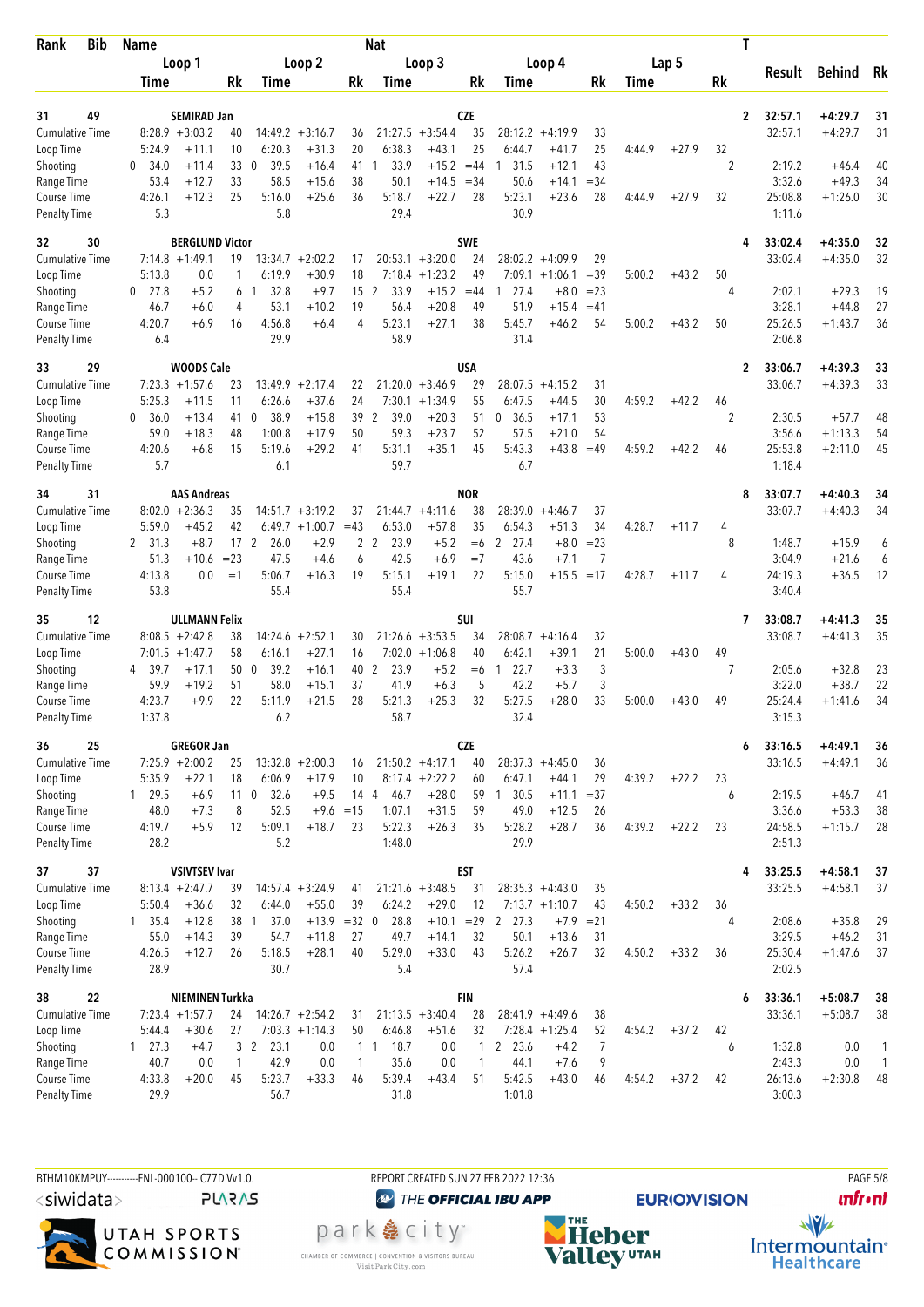| <b>Bib</b><br>Rank                 | <b>Name</b>          |                                           |                |                        |                             |                | Nat                           |                         |                  |                                |                      |                 |             |              | Τ       |                    |                        |          |
|------------------------------------|----------------------|-------------------------------------------|----------------|------------------------|-----------------------------|----------------|-------------------------------|-------------------------|------------------|--------------------------------|----------------------|-----------------|-------------|--------------|---------|--------------------|------------------------|----------|
|                                    |                      | Loop 1                                    |                |                        | Loop 2                      |                |                               | Loop 3                  |                  |                                | Loop 4               |                 |             | Lap 5        |         |                    |                        |          |
|                                    | Time                 |                                           | Rk             | Time                   |                             | Rk             | Time                          |                         | Rk               | Time                           |                      | Rk              | <b>Time</b> |              | Rk      | Result             | <b>Behind</b>          | Rk       |
|                                    |                      |                                           |                |                        |                             |                |                               |                         |                  |                                |                      |                 |             |              |         |                    |                        |          |
| 46<br>39<br><b>Cumulative Time</b> |                      | <b>DOMES Andreas</b><br>$8:40.7 + 3:15.0$ | 43             | 14:53.6                | $+3:21.1$                   | 39             | 21:29.6                       | $+3:56.5$               | AUT<br>37        |                                | $28:58.7 + 5:06.4$   | 39              |             |              | 5       | 33:42.2<br>33:42.2 | $+5:14.8$<br>$+5:14.8$ | 39<br>39 |
| Loop Time                          | 5:45.7               | $+31.9$                                   | 29             | 6:12.9                 | $+23.9$                     | 15             | 6:36.0                        | $+40.8$                 | 22               | 7:29.1                         | $+1:26.1$            | 53              | 4:43.5      | $+26.5$      | 28      |                    |                        |          |
| Shooting                           | 28.7<br>$\mathbf{1}$ | $+6.1$                                    | $\overline{7}$ | $\mathbf 0$<br>30.4    | $+7.3$                      | 8              | 29.7<br>1                     | $+11.0$                 | 34               | 3, 26.5                        | $+7.1$               | $=14$           |             |              | 5       | 1:55.4             | $+22.6$                | 11       |
| Range Time                         | 49.7                 | $+9.0$                                    | 15             | 51.9                   | $+9.0$                      | 13             | 50.2                          | $+14.6$                 | 36               | 47.3                           | $+10.8$              | 22              |             |              |         | 3:19.1             | $+35.8$                | 18       |
| Course Time                        | 4:27.7               | $+13.9$                                   | 30             | 5:14.5                 | $+24.1$                     | 34             | 5:15.5                        | $+19.5$                 | 23               | 5:17.6                         | $+18.1$              | 22              | 4:43.5      | $+26.5$      | 28      | 24:58.8            | $+1:16.0$              | 29       |
| <b>Penalty Time</b>                | 28.3                 |                                           |                | 6.5                    |                             |                | 30.2                          |                         |                  | 1:24.1                         |                      |                 |             |              |         | 2:29.2             |                        |          |
| 40<br>35                           |                      | <b>CIENIK Martin</b>                      |                |                        |                             |                |                               |                         | <b>SVK</b>       |                                |                      |                 |             |              | 5       | 33:43.9            | $+5:16.5$              | 40       |
| <b>Cumulative Time</b>             |                      | $8:05.7 + 2:40.0$                         | 37             | 14:27.1                | $+2:54.6$                   | 32             |                               | $21:07.4 +3:34.3$       | 26               |                                | $28:59.9 + 5:07.6$   | 40              |             |              |         | 33:43.9            | $+5:16.5$              | 40       |
| Loop Time                          | 5:51.7               | $+37.9$                                   | 33             | 6:21.4                 | $+32.4$                     | 22             | 6:40.3                        | $+45.1$                 | 26               | 7:52.5                         | $+1:49.5$            | 57              | 4:44.0      | $+27.0$      | 30      |                    |                        |          |
| Shooting                           | $1 \quad 35.3$       | $+12.7$                                   | 37             | $\overline{0}$<br>36.8 | $+13.7$                     | $=30$          | 28.3<br>$\mathbf{1}$          | $+9.6$                  | 25               | 3<br>35.1                      | $+15.7$              | 51              |             |              | 5       | 2:15.6             | $+42.8$                | 38       |
| Range Time<br>Course Time          | 54.4<br>4:27.9       | $+13.7$<br>+14.1                          | 37<br>$= 31$   | 55.9<br>5:20.0         | $+13.0$<br>$+29.6$          | 31<br>43       | 49.0<br>5:21.7                | $+13.4$<br>$+25.7$      | 29<br>33         | 58.6<br>5:32.5                 | $+22.1$<br>$+33.0$   | $=$ 56<br>$=39$ | 4:44.0      | $+27.0$      | 30      | 3:37.9<br>25:26.1  | $+54.6$<br>$+1:43.3$   | 40<br>35 |
| <b>Penalty Time</b>                | 29.3                 |                                           |                | 5.4                    |                             |                | 29.6                          |                         |                  | 1:21.4                         |                      |                 |             |              |         | 2:25.8             |                        |          |
| 41<br>36                           |                      | JIRANEK Ondrej                            |                |                        |                             |                |                               |                         | CZE              |                                |                      |                 |             |              | 6       | 33:46.9            | $+5:19.5$              | 41       |
| <b>Cumulative Time</b>             |                      | $9:09.8 + 3:44.1$                         | 49             | 15:52.5                | $+4:20.0$                   | 48             | 22:27.1                       | $+4:54.0$               | 46               | 29:07.4                        | $+5:15.1$            | 41              |             |              |         | 33:46.9            | $+5:19.5$              | 41       |
| Loop Time                          |                      | $6:51.8 + 1:38.0$                         | 56             | 6:42.7                 | $+53.7$                     | 36             | 6:34.6                        | $+39.4$                 | 21               | 6:40.3                         | $+37.3$              | 19              | 4:39.5      | $+22.5$      | 25      |                    |                        |          |
| Shooting                           | 3, 43.1              | $+20.5$                                   | 58             | 37.9<br>-1             | $+14.8$                     | 36             | 32.7<br>-1                    | $+14.0$                 | 41               | 31.3<br>$\mathbf{1}$           | $+11.9$              | 41              |             |              | 6       | 2:25.1             | $+52.3$                | 46       |
| Range Time                         | 1:02.5               | $+21.8$                                   | 57             | 1:00.4                 | $+17.5$                     | $=47$          | 50.9                          | $+15.3$                 | $=38$            | 53.3                           | $+16.8$              | 48              |             |              |         | 3:47.1             | $+1:03.8$              | 50       |
| <b>Course Time</b>                 | 4:30.9               | $+17.1$                                   | 42             | 5:12.6                 | $+22.2$                     | 29             | 5:13.5                        | $+17.5$                 | 19               | 5:15.5                         | $+16.0$              | 19              | 4:39.5      | $+22.5$      | 25      | 24:52.0            | $+1:09.2$              | 24       |
| <b>Penalty Time</b>                | 1:18.3               |                                           |                | 29.7                   |                             |                | 30.2                          |                         |                  | 31.4                           |                      |                 |             |              |         | 2:49.8             |                        |          |
| 40<br>42                           |                      | <b>SKOELD Loke</b>                        |                |                        |                             |                |                               |                         | <b>SWE</b>       |                                |                      |                 |             |              | 3       | 33:55.8            | $+5:28.4$              | 42       |
| <b>Cumulative Time</b>             |                      | $8:35.8 + 3:10.1$                         | 42             |                        | $15:25.5 + 3:53.0$          | 44             |                               | $21:57.7 + 4:24.6$      | 41               |                                | $29:08.3 + 5:16.0$   | 43              |             |              |         | 33:55.8            | $+5:28.4$              | 42       |
| Loop Time                          | 6:00.8               | $+47.0$<br>$+19.8$                        | 43<br>55       | 40.7<br>-1             | $6:49.7 +1:00.7$<br>$+17.6$ | $=43$<br>$=46$ | 6:32.2<br>41.9<br>$\mathbf 0$ | $+37.0$<br>$+23.2$      | 19<br>56         | 7:10.6<br>1                    | $+1:07.6$<br>$+25.0$ | 41<br>59        | 4:47.5      | $+30.5$      | 35<br>3 | 2:49.6             | $+1:16.8$              | 56       |
| Shooting<br>Range Time             | 142.4<br>1:02.4      | $+21.7$                                   | 56             | 1:00.6                 | $+17.7$                     | 49             | 1:02.6                        | $+27.0$                 | 57               | 44.4<br>1:06.5                 | $+30.0$              | 59              |             |              |         | 4:12.1             | $+1:28.8$              | 57       |
| Course Time                        | 4:28.0               | $+14.2$                                   | $= 34$         | 5:19.8                 | $+29.4$                     | 42             | 5:23.6                        | $+27.6$                 | 39               | 5:32.5                         | $+33.0$              | $=39$           | 4:47.5      | $+30.5$      | 35      | 25:31.4            | $+1:48.6$              | 39       |
| <b>Penalty Time</b>                | 30.4                 |                                           |                | 29.3                   |                             |                | 6.0                           |                         |                  | 31.5                           |                      |                 |             |              |         | 1:37.3             |                        |          |
| 43<br>43                           |                      | <b>SHEPPARD Thor</b>                      |                |                        |                             |                |                               |                         | USA              |                                |                      |                 |             |              | 4       | 33:57.8            | $+5:30.4$              | 43       |
| <b>Cumulative Time</b>             |                      | $8:43.0 + 3:17.3$                         | 45             |                        | $15:20.2 + 3:47.7$          | 43             | 22:15.0                       | $+4:41.9$               | 44               | 29:07.4                        | $+5:15.1$            | 42              |             |              |         | 33:57.8            | $+5:30.4$              | 43       |
| Loop Time                          | 5:57.0               | $+43.2$                                   | 40             | 6:37.2                 | $+48.2$                     | 31             | 6:54.8                        | $+59.6$                 | 37               | 6:52.4                         | $+49.4$              | 33              | 4:50.4      | $+33.4$      | 37      |                    |                        |          |
| Shooting                           | $1 \quad 33.4$       | $+10.8$                                   | 29             | 34.8<br>-1             | $+11.7$                     | $=22$          | 34.0<br>$\overline{1}$        | $+15.3$                 | 46               | 31.9<br>1                      | $+12.5$              | 44              |             |              | 4       | 2:14.2             | $+41.4$                | 36       |
| Range Time                         | 53.3                 | $+12.6$                                   | 32             | 54.3                   | $+11.4$                     | 26             | 53.7                          | $+18.1$                 | $=45$            | 52.3                           | $+15.8$              | 43              |             |              |         | 3:33.6             | $+50.3$                | 35       |
| Course Time<br><b>Penalty Time</b> | 4:35.5<br>28.1       | $+21.7$                                   | 48             | 5:13.5<br>29.4         | $+23.1$                     | 30             | 5:31.5<br>29.6                | $+35.5$                 | 46               | 5:29.2<br>30.9                 | $+29.7$              | 37              | 4:50.4      | $+33.4$      | 37      | 25:40.1<br>1:58.1  | $+1:57.3$              | 42       |
|                                    |                      |                                           |                |                        |                             |                |                               |                         |                  |                                |                      |                 |             |              |         |                    |                        |          |
| 44<br>26<br>Cumulative Time        |                      | <b>CERVENKA Matej</b><br>$7:48.5 +2:22.8$ | 31             |                        | $14:56.3 + 3:23.8$          | 40             |                               | $22:02.0 +4:28.9$       | <b>USA</b><br>42 | $29:32.6 + 5:40.3$             |                      | 44              |             |              | 5       | 34:36.0<br>34:36.0 | $+6:08.6$<br>$+6:08.6$ | 44<br>44 |
| Loop Time                          | 5:56.5               | $+42.7$                                   | 38             |                        | $7:07.8 +1:18.8$            | 51             |                               | $7:05.7 +1:10.5$        | 43               |                                | $7:30.6 +1:27.6$     | 54              | 5:03.4      | $+46.4$      | 53      |                    |                        |          |
| Shooting                           | $1 \quad 35.6$       | $+13.0 = 39$ 1                            |                | 41.2                   | $+18.1$                     | 49 1           | 32.8                          | $+14.1$                 |                  | 42 2 32.0                      | $+12.6$              | 45              |             |              | 5       | 2:21.8             | $+49.0$                | 43       |
| Range Time                         | 55.4                 | $+14.7$                                   | 41             | 1:00.9                 | $+18.0$                     | 51             | 51.8                          | $+16.2 = 41$            |                  | 51.3                           | $+14.8$              | 37              |             |              |         | 3:39.4             | $+56.1$                | 44       |
| Course Time                        | 4:29.6               | $+15.8 = 37$                              |                | 5:36.7                 | $+46.3$                     | 54             | 5:44.1                        | $+48.1$                 | 55               | 5:43.8                         | $+44.3$              | 51              | 5:03.4      | $+46.4$      | 53      | 26:37.6            | $+2:54.8$              | 54       |
| <b>Penalty Time</b>                | 31.5                 |                                           |                | 30.2                   |                             |                | 29.7                          |                         |                  | 55.5                           |                      |                 |             |              |         | 2:27.0             |                        |          |
| 45<br>41                           |                      | <b>DE BROECK Jean-nicolas</b>             |                |                        |                             |                |                               |                         | CAN              |                                |                      |                 |             |              | 5       | 34:43.0            | $+6:15.6$              | 45       |
| <b>Cumulative Time</b>             |                      | $8:54.5 + 3:28.8$                         | 47             | $15:35.6 +4:03.1$      |                             | 45             |                               | $22:23.5 +4:50.4$       | 45               | $29:43.6 + 5:51.3$             |                      | 45              |             |              |         | 34:43.0            | $+6:15.6$              | 45       |
| Loop Time                          |                      | $6:16.5 + 1:02.7$                         | 49             | 6:41.1                 | $+52.1$                     | 34             | 6:47.9                        | $+52.7$                 | 33               |                                | $7:20.1 +1:17.1$     | 47              | 4:59.4      | $+42.4 = 47$ |         |                    |                        |          |
| Shooting<br>Range Time             | 2 41.8<br>59.3       | $+19.2$<br>$+18.6$                        | 53 0<br>50     | 48.3<br>1:08.5         | $+25.2$<br>$+25.6$          | 58 1<br>57     | 30.3<br>50.1                  | $+11.6$<br>$+14.5 = 34$ | 36               | $\overline{2}$<br>40.3<br>53.8 | $+20.9$<br>$+17.3$   | 58<br>50        |             |              | 5       | 2:40.9<br>3:51.7   | $+1:08.1$<br>$+1:08.4$ | 54<br>52 |
| Course Time                        | 4:22.8               | $+9.0$                                    | 19             | 5:27.1                 | $+36.7$                     | 48             | 5:28.3                        | $+32.3 = 41$            |                  | 5:32.2                         | $+32.7$              | 38              | 4:59.4      | $+42.4 = 47$ |         | 25:49.8            | $+2:07.0$              | 44       |
| <b>Penalty Time</b>                | 54.3                 |                                           |                | 5.4                    |                             |                | 29.5                          |                         |                  | 54.1                           |                      |                 |             |              |         | 2:23.4             |                        |          |
| 38<br>46                           |                      | <b>OZBOLT Gasper</b>                      |                |                        |                             |                |                               |                         | <b>SLO</b>       |                                |                      |                 |             |              | 4       | 34:52.6            | $+6:25.2$              | -46      |
| <b>Cumulative Time</b>             |                      | $7:59.7 +2:34.0$                          | 34             |                        | $14:58.7 + 3:26.2$          | 42             |                               | $22:08.0 +4:34.9$       | 43               |                                | $29:48.4 + 5:56.1$   | 46              |             |              |         | 34:52.6            | $+6:25.2$              | 46       |
| Loop Time                          | 5:34.7               | $+20.9$                                   | 16             |                        | $6:59.0 +1:10.0$            | 47             |                               | $7:09.3 +1:14.1$        | 46               |                                | $7:40.4$ +1:37.4     | 56              | 5:04.2      | $+47.2$      | 54      |                    |                        |          |
| Shooting                           | $0$ 32.5             |                                           | $+9.9$ = 25 1  | 35.6                   | $+12.5$                     |                | 41.0<br>24 1                  | $+22.3$                 | 53               | 2 36.9                         | $+17.5$              | 54              |             |              | 4       | 2:26.1             | $+53.3$                | 47       |
| Range Time                         | 51.5                 | $+10.8$                                   | 25             | 53.6                   | $+10.7$                     | 22             | 1:00.9                        | $+25.3$                 | 53               | 55.6                           | $+19.1$              | 52              |             |              |         | 3:41.6             | $+58.3 = 46$           |          |
| Course Time<br><b>Penalty Time</b> | 4:37.1<br>6.0        | $+23.3 = 49$                              |                | 5:31.5<br>33.8         | $+41.1$                     | 51             | 5:37.8<br>30.6                | $+41.8$                 | 50               | 5:45.1<br>59.6                 | $+45.6$              | 53              | 5:04.2      | $+47.2$      | 54      | 26:35.7<br>2:10.2  | $+2:52.9$              | 53       |
|                                    |                      |                                           |                |                        |                             |                |                               |                         |                  |                                |                      |                 |             |              |         |                    |                        |          |

BTHM10KMPUY----------FNL-000100-- C77D W1.0. REPORT CREATED SUN 27 FEB 2022 12:36 PAGE 6/8 <siwidata>

**PLARAS** 

UTAH SPORTS<br>COMMISSION

**@** THE OFFICIAL IBU APP

park e city<sup>®</sup> CHAMBER OF COMMERCE | CONVENTION & VISITORS BUREAU<br>Visit Park City.com



**EURIO)VISION** 

**unfront** 

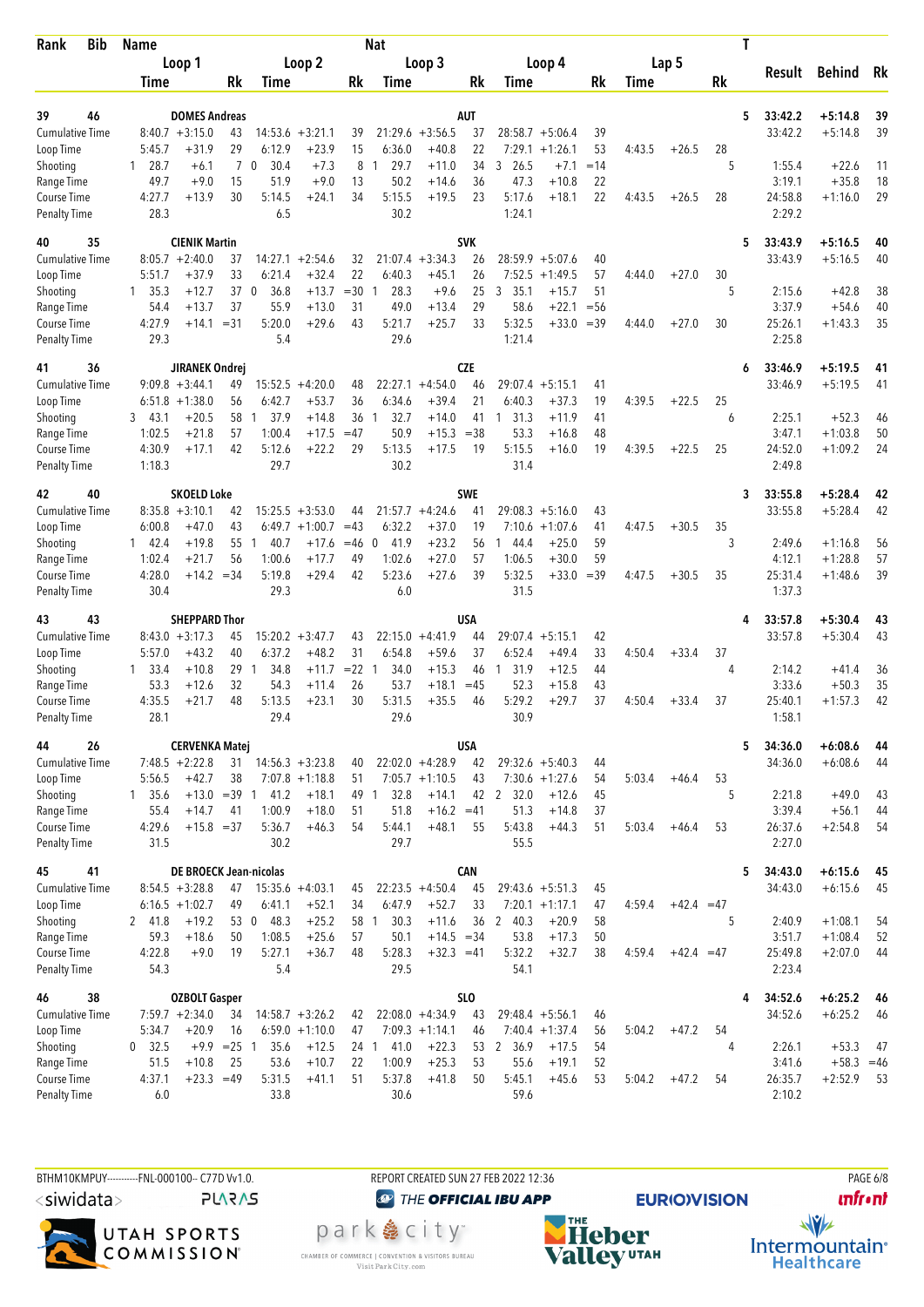| <b>Bib</b><br>Rank                 | <b>Name</b>          |                                            |                 |                                  |                             |                 | <b>Nat</b>          |                             |            |                             |                            |             |                   |                   |         | Τ                                  |                        |          |
|------------------------------------|----------------------|--------------------------------------------|-----------------|----------------------------------|-----------------------------|-----------------|---------------------|-----------------------------|------------|-----------------------------|----------------------------|-------------|-------------------|-------------------|---------|------------------------------------|------------------------|----------|
|                                    |                      | Loop 1                                     |                 |                                  | Loop 2                      |                 |                     | Loop 3                      |            |                             | Loop 4                     |             |                   | Lap 5             |         |                                    | Behind                 |          |
|                                    | Time                 |                                            | Rk              | Time                             |                             | Rk              | Time                |                             | Rk         | Time                        |                            | Rk          | Time              |                   | Rk      | Result                             |                        | Rk       |
|                                    |                      |                                            |                 |                                  |                             |                 |                     |                             |            |                             |                            |             |                   |                   |         |                                    |                        |          |
| 48<br>47<br><b>Cumulative Time</b> |                      | <b>GLASSER Daniel</b><br>$8:33.7 + 3:08.0$ | 41              |                                  | $15:49.6 + 4:17.1$          | 47              |                     | $22:31.3 +4:58.2$           | AUT<br>47  |                             | $29:56.0 + 6:03.7$         | 47          |                   |                   |         | 35:11.4<br>$\mathbf{2}$<br>35:11.4 | $+6:44.0$<br>$+6:44.0$ | 47<br>47 |
| Loop Time                          | 5:31.7               | $+17.9$                                    | 13              | 7:15.9                           | $+1:26.9$                   | 54              | 6:41.7              | $+46.5$                     | 27         | 7:24.7                      | $+1:21.7$                  | 48          | 5:15.4            | $+58.4$           | 55      |                                    |                        |          |
| Shooting                           | 31.5<br>0            | $+8.9$                                     | $=18$           | 36.7                             | $+13.6$                     | 29              | 29.1<br>0           | $+10.4$                     | 32         | 30.7                        | $+11.3$                    | 39          |                   |                   | 2       | 2:08.0                             | $+35.2$                | 27       |
| Range Time                         | 51.3                 | $+10.6$                                    | $= 23$          | 57.5                             | $+14.6$                     | 36              | 48.3                | $+12.7$                     | 25         | 53.2                        | $+16.7$                    | 47          |                   |                   |         | 3:30.3                             | $+47.0$                | 33       |
| Course Time                        | 4:35.0               | $+21.2$                                    | 46              | 5:47.1                           | $+56.7$                     | 58              | 5:47.8              | $+51.8$                     | 57         | 5:59.2                      | $+59.7$                    | 57          | 5:15.4            | $+58.4$           | 55      | 27:24.5                            | $+3:41.7$              | 57       |
| <b>Penalty Time</b>                | 5.4                  |                                            |                 | 31.2                             |                             |                 | 5.6                 |                             |            | 32.3                        |                            |             |                   |                   |         | 1:14.6                             |                        |          |
| 51<br>48                           |                      | <b>IN ALBON Noe</b>                        |                 |                                  |                             |                 |                     |                             | <b>SUI</b> |                             |                            |             |                   |                   |         | 35:19.7<br>7                       | $+6:52.3$              | 48       |
| <b>Cumulative Time</b>             |                      | $8:50.0 + 3:24.3$                          | 46              |                                  | $16:12.1 + 4:39.6$          | 49              |                     | $23:15.8 + 5:42.7$          | 48         |                             | $30:28.0 + 6:35.7$         | 48          |                   |                   |         | 35:19.7                            | $+6:52.3$              | 48       |
| Loop Time                          | 5:31.0               | $+17.2$                                    | 12              | 7:22.1                           | $+1:33.1$                   | 56              |                     | $7:03.7 +1:08.5$            | 41         |                             | $7:12.2 + 1:09.2$          | 42          | 4:51.7            | $+34.7$           | 38      |                                    |                        |          |
| Shooting                           | 38.7<br>$\mathbf{0}$ | $+16.1$                                    | 47<br>42        | 3<br>40.2                        | $+17.1$                     | 43<br>40        | 2<br>53.7           | $+35.0$                     | 60         | $2^{\circ}$<br>27.0<br>52.7 | $+7.6$                     | 19<br>$=44$ |                   |                   | 7       | 2:39.8                             | $+1:07.0$              | 53<br>39 |
| Range Time<br>Course Time          | 55.8<br>4:30.0       | $+15.1$<br>$+16.2 = 39$                    |                 | 59.4<br>5:07.1                   | $+16.5$<br>$+16.7$          | 20              | 49.6<br>5:22.0      | $+14.0$<br>$+26.0$          | 31<br>34   | 5:28.1                      | $+16.2$<br>$+28.6$         | 35          | 4:51.7            | $+34.7$           | 38      | 3:37.5<br>25:18.9                  | $+54.2$<br>$+1:36.1$   | 32       |
| <b>Penalty Time</b>                | 5.2                  |                                            |                 | 1:15.5                           |                             |                 | 52.1                |                             |            | 51.4                        |                            |             |                   |                   |         | 3:04.3                             |                        |          |
| 47<br>49                           |                      | <b>LEGOVIC Matija</b>                      |                 |                                  |                             |                 |                     |                             | <b>CRO</b> |                             |                            |             |                   |                   |         | 35:20.8<br>8                       | $+6:53.4$              | 49       |
| <b>Cumulative Time</b>             |                      | $9:28.9 + 4:03.2$                          | 51              | 16:16.2                          | $+4:43.7$                   | 50              |                     | $23:24.5 + 5:51.4$          | 50         | 30:41.5                     | $+6:49.2$                  | 49          |                   |                   |         | 35:20.8                            | $+6:53.4$              | 49       |
| Loop Time                          |                      | $6:27.9 +1:14.1$                           | 52              | 6:47.3                           | $+58.3$                     | 41              | 7:08.3              | $+1:13.1$                   | 44         | 7:17.0                      | $+1:14.0$                  | 45          | 4:39.3            | $+22.3$           | 24      |                                    |                        |          |
| Shooting                           | $3$ 27.4             | $+4.8$                                     | $\overline{4}$  | 32.2<br>$\overline{1}$           | $+9.1$                      | 12 <sub>2</sub> | 26.3                | $+7.6$                      | $=17$      | 30.5<br>2                   | $+11.1$                    | $= 37$      |                   |                   | 8       | 1:56.5                             | $+23.7$                | 13       |
| Range Time                         | 50.6                 | $+9.9$                                     | 21              | 52.4                             | $+9.5$                      | 14              | 45.5                | $+9.9$                      | 16         | 52.7                        | $+16.2$                    | $=44$       |                   |                   |         | 3:21.2                             | $+37.9$                | 20       |
| Course Time<br><b>Penalty Time</b> | 4:20.3<br>1:17.0     | $+6.5$                                     | 13              | 5:24.4<br>30.4                   | $+34.0$                     | 47              | 5:28.3<br>54.5      | $+32.3 = 41$                |            | 5:28.0<br>56.3              | $+28.5$                    | 34          | 4:39.3            | $+22.3$           | 24      | 25:20.3<br>3:38.2                  | $+1:37.5$              | 33       |
|                                    |                      |                                            |                 |                                  |                             |                 |                     |                             |            |                             |                            |             |                   |                   |         |                                    |                        |          |
| 44<br>50<br><b>Cumulative Time</b> |                      | <b>BRADESKO Matic</b><br>$9:05.4 +3:39.7$  | 48              | 15:46.8                          | $+4:14.3$                   | 46              |                     | $23:54.7 + 6:21.6$          | SLO<br>52  |                             | $31:03.8$ +7:11.5          | 50          |                   |                   |         | 35:49.1<br>8<br>35:49.1            | $+7:21.7$<br>$+7:21.7$ | 50<br>50 |
| Loop Time                          | 6:11.4               | $+57.6$                                    | 48              | 6:41.4                           | $+52.4$                     | 35              | 8:07.9              | $+2:12.7$                   | 59         |                             | $7:09.1 + 1:06.1$          | $= 39$      | 4:45.3            | $+28.3$           | 33      |                                    |                        |          |
| Shooting                           | 2 33.2               | $+10.6$                                    | $= 27$ 1        | 36.2                             | $+13.1$                     | $=26$           | 36.5<br>4           | $+17.8$                     | 50         | 38.9<br>$\mathbf{1}$        | $+19.5$                    | 56          |                   |                   | 8       | 2:25.0                             | $+52.2$                | 45       |
| Range Time                         | 51.9                 | $+11.2$                                    | $=27$           | 53.9                             | $+11.0$                     | 24              | 58.2                | $+22.6$                     | 51         | 57.6                        | $+21.1$                    | 55          |                   |                   |         | 3:41.6                             | $+58.3$                | $=46$    |
| Course Time                        | 4:27.1               | $+13.3$                                    | 29              | 5:17.6                           | $+27.2$                     | 37              | 5:19.9              | $+23.9$                     | 30         | 5:41.2                      | $+41.7$                    | 45          | 4:45.3            | $+28.3$           | 33      | 25:31.1                            | $+1:48.3$              | 38       |
| <b>Penalty Time</b>                | 52.4                 |                                            |                 | 29.8                             |                             |                 | 1:49.7              |                             |            | 30.2                        |                            |             |                   |                   |         | 3:42.3                             |                        |          |
| 55<br>51                           |                      | <b>STANISH Boris</b>                       |                 |                                  |                             |                 |                     |                             | <b>AUS</b> |                             |                            |             |                   |                   |         | 36:16.2<br>3                       | $+7:48.8$              | 51       |
| <b>Cumulative Time</b>             |                      | $9:57.2 +4:31.5$                           | 53              |                                  | $16:42.9 + 5:10.4$          | 52              |                     | $24:24.8 + 6:51.7$          | 53         | 31:13.1                     | $+7:20.8$                  | 51          |                   |                   |         | 36:16.2                            | $+7:48.8$              | 51       |
| Loop Time                          | 6:08.2               | $+54.4$                                    | 47              | 6:45.7                           | $+56.7$                     | 40              |                     | $7:41.9 +1:46.7$            | 56         | 6:48.3                      | $+45.3$                    | 31          | 5:03.1            | $+46.1$           | 52      |                                    |                        |          |
| Shooting<br>Range Time             | 140.6<br>1:00.3      | $+18.0$<br>$+19.6$                         | 52<br>53        | $\overline{0}$<br>40.5<br>1:01.5 | $+17.4$<br>$+18.6$          | $=44$<br>52     | 2<br>41.1<br>1:01.8 | $+22.4 = 54$<br>$+26.2$     | 54         | 35.6<br>0<br>56.4           | $+16.2$<br>$+19.9$         | 52<br>53    |                   |                   | 3       | 2:37.9<br>4:00.0                   | $+1:05.1$<br>$+1:16.7$ | 52<br>55 |
| Course Time                        | 4:37.6               | $+23.8$                                    | 52              | 5:38.9                           | $+48.5$                     | 55              | 5:42.1              | $+46.1$                     | 53         | 5:46.6                      | $+47.1$                    | 55          | 5:03.1            | $+46.1$           | 52      | 26:48.3                            | $+3:05.5$              | 55       |
| <b>Penalty Time</b>                | 30.3                 |                                            |                 | 5.3                              |                             |                 | 58.0                |                             |            | 5.3                         |                            |             |                   |                   |         | 1:39.0                             |                        |          |
| 52<br>52                           |                      | <b>BRINDLE Oliver</b>                      |                 |                                  |                             |                 |                     |                             | <b>CAN</b> |                             |                            |             |                   |                   |         | 36:51.4<br>7                       | $+8:24.0$              | 52       |
| Cumulative Time                    |                      | $9:29.3 +4:03.6$                           | 52              |                                  | $16:23.1 + 4:50.6$          | 51              |                     | $23:21.2 +5:48.1$           | 49         |                             | $31:49.0 + 7:56.7$         | 53          |                   |                   |         | 36:51.4                            | $+8:24.0$              | 52       |
| Loop Time                          | 5:57.3               | $+43.5$                                    | 41              |                                  | $6:53.8 +1:04.8$            | 46              |                     | $6:58.1 + 1:02.9$           | 39         |                             | $8:27.8 + 2:24.8$          | 60          | 5:02.4            | $+45.4$           | 51      |                                    |                        |          |
| Shooting                           | $1 \quad 34.6$       | $+12.0$                                    | 35 <sub>1</sub> | 34.8                             | $+11.7$ = 22 1              |                 | 25.8                |                             |            | $+7.1$ = 13 4 27.7          | $+8.3$                     | 27          |                   |                   | 7       | 2:03.0                             | $+30.2$                | 20       |
| Range Time                         | 47.8                 | $+7.1$                                     | $\overline{7}$  | 53.5                             | $+10.6$                     | 21              | 45.2                | $+9.6$                      | 14         | 49.5                        | $+13.0$                    | 29          |                   |                   |         | 3:16.0                             | $+32.7$                | 15       |
| Course Time<br><b>Penalty Time</b> | 4:39.5<br>30.0       | $+25.7$                                    | 54              | 5:28.3<br>32.0                   | $+37.9$                     | 49              | 5:40.8<br>32.0      | $+44.8$                     | 52         | 5:42.6<br>1:55.7            | $+43.1$                    | 47          | 5:02.4            | $+45.4$           | 51      | 26:33.6<br>3:29.8                  | $+2:50.8$              | 51       |
| 57                                 |                      |                                            |                 |                                  |                             |                 |                     |                             | <b>SLO</b> |                             |                            |             |                   |                   |         |                                    |                        |          |
| 53<br><b>Cumulative Time</b>       |                      | <b>REPNIK Tadej</b><br>$9:58.9 + 4:33.2$   | 54              |                                  | $17:28.8 + 5:56.3$          | 54              |                     | $24:33.2 +7:00.1$           | 54         |                             | $31:36.4 +7:44.1$          | 52          |                   |                   |         | 36:55.1<br>4<br>36:55.1            | $+8:27.7$<br>$+8:27.7$ | 53<br>53 |
| Loop Time                          | 5:32.9               | $+19.1$                                    | 14              |                                  | $7:29.9 +1:40.9$            | 58              |                     | $7:04.4 +1:09.2$            | 42         |                             | $7:03.2 +1:00.2$           | 36          |                   | $5:18.7 + 1:01.7$ | 57      |                                    |                        |          |
| Shooting                           | $0$ 25.9             | $+3.3$                                     |                 | 2 <sub>2</sub><br>40.7           | $+17.6 = 46$ 1              |                 | 27.5                | $+8.8$                      |            | 24 1 27.1                   | $+7.7$                     | 20          |                   |                   | 4       | 2:01.4                             | $+28.6$                | 18       |
| Range Time                         | 47.4                 | $+6.7$                                     | 6               | 53.8                             | $+10.9$                     | 23              | 47.0                | $+11.4$                     | 21         | 46.0                        | $+9.5 = 16$                |             |                   |                   |         | 3:14.2                             | $+30.9$                | 14       |
| Course Time                        | 4:40.5               | $+26.7$                                    | 57              | 5:39.0                           | $+48.6$                     | 56              | 5:47.3              | $+51.3$                     | 56         | 5:48.0                      | $+48.5$                    | 56          | $5:18.7 + 1:01.7$ |                   | 57      | 27:13.5                            | $+3:30.7$              | 56       |
| <b>Penalty Time</b>                | 4.9                  |                                            |                 | 57.0                             |                             |                 | 30.0                |                             |            | 29.2                        |                            |             |                   |                   |         | 2:01.2                             |                        |          |
| 53<br>54                           |                      | <b>GILBERT Xavier</b>                      |                 |                                  |                             |                 |                     |                             | <b>CAN</b> |                             |                            |             |                   |                   |         | 37:03.8<br>8                       | $+8:36.4$              | - 54     |
| <b>Cumulative Time</b>             |                      | $10:42.6 + 5:16.9$                         | 56              |                                  | $17:45.5 + 6:13.0$          | 55              |                     | $24:55.4$ +7:22.3           | 55         |                             | $32:11.1 + 8:18.8$         | 55          |                   |                   |         | 37:03.8                            | $+8:36.4$              | 54       |
| Loop Time<br>Shooting              | $3 \quad 1:05.$      | $7:07.6 + 1:53.8$<br>$+43.1$               | 59<br>60        | 48.1<br>1                        | $7:02.9 +1:13.9$<br>$+25.0$ | 49              | 56 2<br>34.6        | $7:09.9 +1:14.7$<br>$+15.9$ | 47         | 47 2 22.9                   | $7:15.7 +1:12.7$<br>$+3.5$ | 44<br>5     | 4:52.7            | $+35.7$           | 41<br>8 | 2:51.5                             | $+1:18.7$              | 57       |
| Range Time                         | 1:09.6               | $+28.9$                                    | 59              | 1:10.6                           | $+27.7$                     | 58              | 54.7                | $+19.1$                     | 47         | 45.5                        | $+9.0$                     | 14          |                   |                   |         | 4:00.4                             | $+1:17.1$              | 56       |
| Course Time                        | 4:39.8               | $+26.0 = 55$                               |                 | 5:21.7                           | $+31.3$                     | 44              | 5:19.1              | $+23.1$                     | 29         | 5:34.1                      | $+34.6$                    | 41          | 4:52.7            | $+35.7$           | 41      | 25:47.4                            | $+2:04.6$              | 43       |
| <b>Penalty Time</b>                | 1:18.2               |                                            |                 | 30.6                             |                             |                 | 56.0                |                             |            | 56.1                        |                            |             |                   |                   |         | 3:41.1                             |                        |          |
|                                    |                      |                                            |                 |                                  |                             |                 |                     |                             |            |                             |                            |             |                   |                   |         |                                    |                        |          |

BTHM10KMPUY----------FNL-000100-- C77D W1.0. REPORT CREATED SUN 27 FEB 2022 12:36 PAGE 7/8 <siwidata>

**PLARAS** 



CHAMBER OF COMMERCE | CONVENTION & VISITORS BUREAU<br>Visit Park City.com

**@** THE OFFICIAL IBU APP park e city<sup>®</sup>



**EURIO)VISION** 

**unfront** 

 $\frac{1}{\sqrt{2}}$ Intermountain<sup>®</sup><br>Healthcare